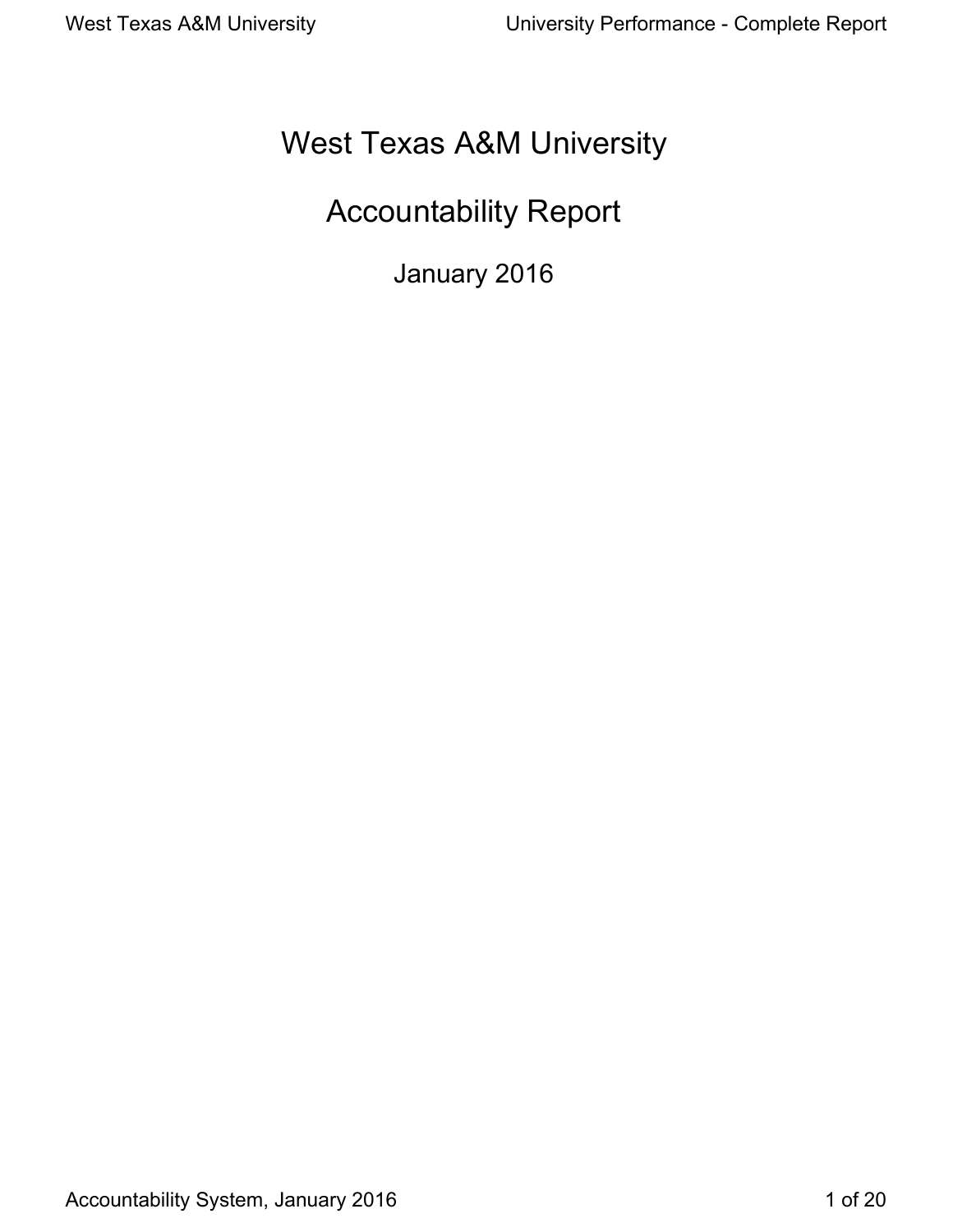### **Participation - Key Measures**



**UG Students by SCH taken at 2-year colleges** 

 $\sqrt{1}$ **7. UG Students by SCH taken at 2-year colleges**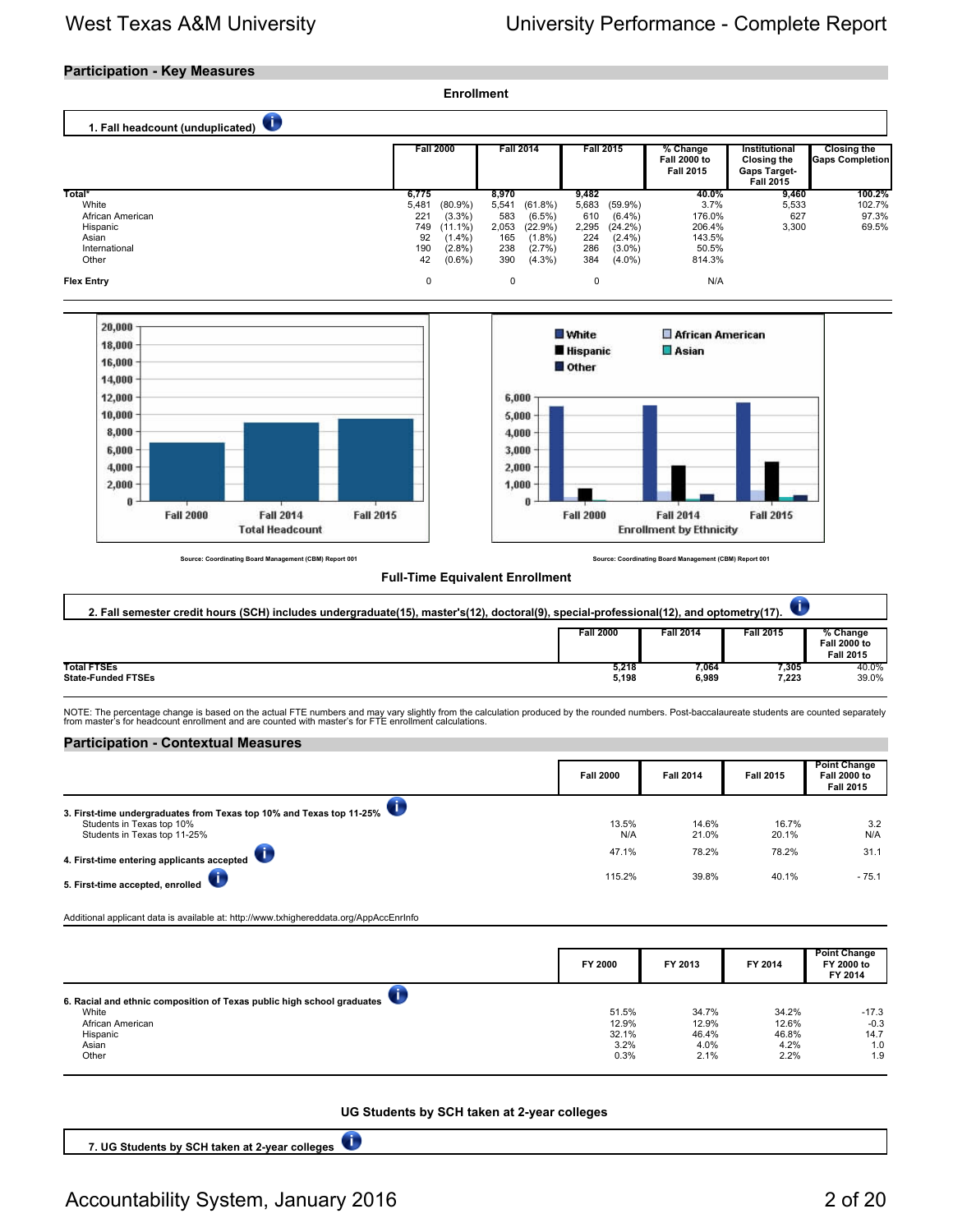|                                          | <b>Fall 2000</b>          |           | <b>Fall 2014</b>          |            | <b>Fall 2015</b>          |            | Point Change                            |
|------------------------------------------|---------------------------|-----------|---------------------------|------------|---------------------------|------------|-----------------------------------------|
|                                          | <b>Fall UG Enrollment</b> | Rate      | <b>Fall UG Enrollment</b> | Rate       | <b>Fall UG Enrollment</b> | Rate       | <b>Fall 2000 to</b><br><b>Fall 2015</b> |
| <b>UG Students</b>                       | 5,561                     | (100%)    | 7,133                     | (100%)     | 7,274                     | $(100\%)$  |                                         |
| 0-12 hours                               | 1,071                     | (19.3%)   | 1,162                     | (16.3%)    | 1,145                     | $(15.7\%)$ | $-3.6$                                  |
| <b>13-24 hours</b>                       | 400                       | $(7.2\%)$ | 1,071                     | $(15.0\%)$ | 1,056                     | $(14.5\%)$ | 7.3                                     |
| <b>25 29 hours</b>                       | 123                       | $(2.2\%)$ | 325                       | $(4.6\%)$  | 342                       | (4.7%      | 2.5                                     |
| 30-42 hours                              | 265                       | (4.8%)    | 452                       | $(6.3\%)$  | 495                       | (6.8% )    | 2.0                                     |
| 43-59 hours                              | 344                       | $(6.2\%)$ | 460                       | $(6.4\%)$  | 447                       | $(6.1\%)$  | $-0.1$                                  |
| 60-66 hours                              | 180                       | $(3.2\%)$ | 305                       | $(4.3\%)$  | 324                       | $(4.5\%)$  | 1.3                                     |
| 67+ hours                                | 513                       | $(9.2\%)$ | 757                       | (10.6%)    | 757                       | $(10.4\%)$ | 1.2                                     |
| All Students with SCH at TX 2-Yr college | 2,896                     | (52.1%)   | 4,532                     | (63.5%)    | 4,566                     | (62.8% )   | 10.7                                    |
| <b>Awarded Core</b>                      | 0                         | $(0.0\%)$ | 120                       | $(1.7\%)$  | 135                       | (1.9% )    | 1.9                                     |
| <b>Associate Degree</b>                  | 403                       | $(7.2\%)$ | 1,082                     | $(15.2\%)$ | 1,123                     | $(15.4\%)$ | 8.2                                     |

For data about SCHs taken for dual credit by institution, go to [http://www.txhighereddata.org/DualCreditData.](http://www.txhighereddata.org/DualCreditData)

|                                                                                                                                                       | <b>Fall 2000</b>        | <b>Fall 2014</b>          | <b>Fall 2015</b>          | %/Point Change<br><b>Fall 2000 to</b><br><b>Fall 2015</b> |
|-------------------------------------------------------------------------------------------------------------------------------------------------------|-------------------------|---------------------------|---------------------------|-----------------------------------------------------------|
| 8. Semester credit hours<br>Total undergraduate semester credit hours<br>Total graduate semester credit hours<br>Percentage graduate SCH to total SCH | 71.019<br>5,797<br>7.5% | 92.183<br>10.994<br>10.7% | 93.362<br>12.942<br>12.2% | 31.5%<br>123.3%<br>4.7                                    |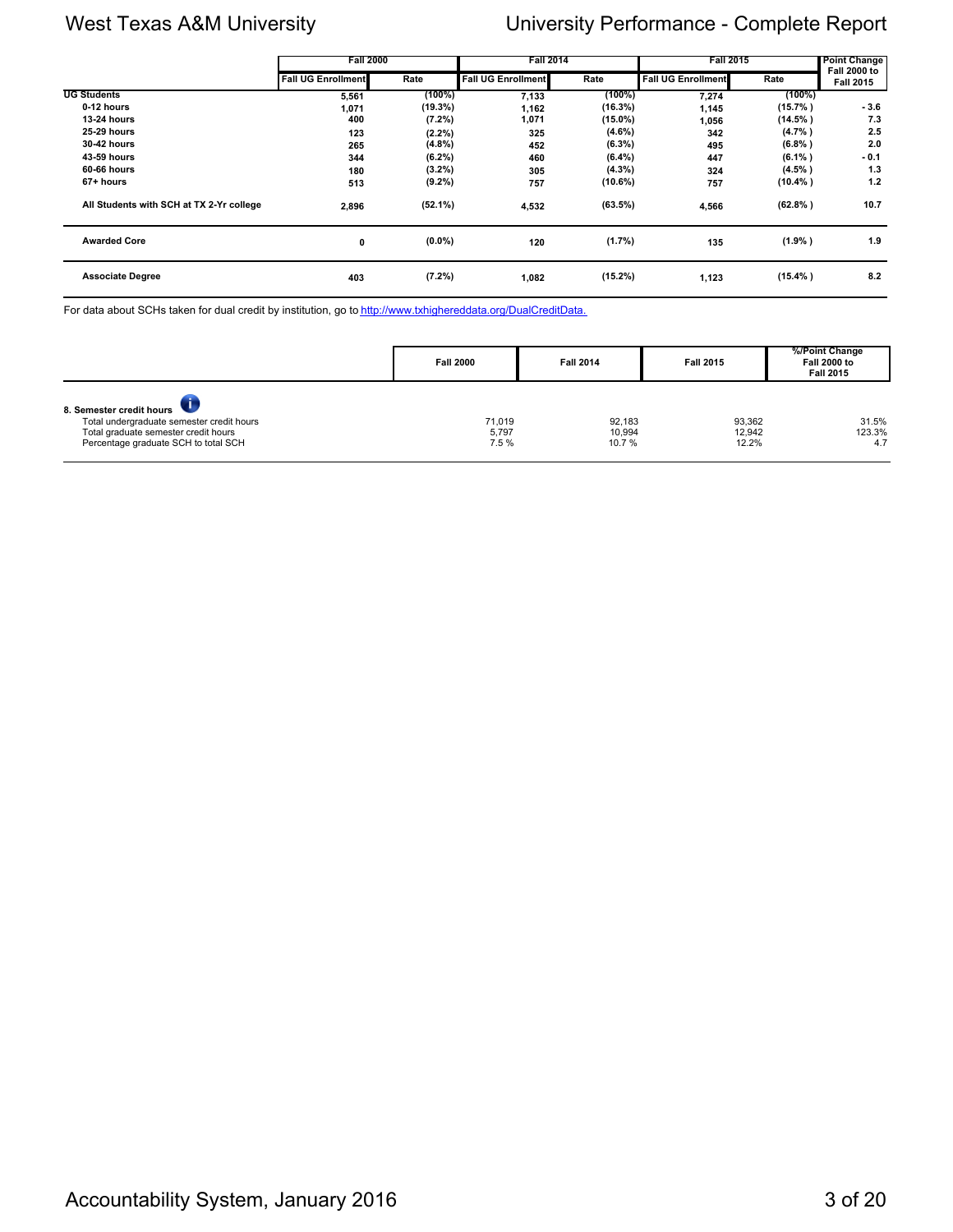

### **Participation - Out-of-State Peers**

**Out-of-state peer data is from the Fall 2014 IPEDS report and may not match accountability data because of differences in the source of the data. Accountability measures are primarily derived from institutional data sent to the CB for CBM reports.** Data reported on this out-of-state peer link is obtained from the IPEDS system of<br>institutional reporting to the federal government. Data differences may result from<br>different reporting periods and different definitions fo

# **Higher Education** Accountability System

**Options** [Return to the Participation Page](http://www.txhighereddata.org/Interactive/Accountability/UNIV_Participation.cfm?FICE=003665) [Download Excel Version](http://www.txhighereddata.org/Interactive/Accountability/UNIV_Participation_Peers.cfm?FICE=003665&Excel=1) **[Out-of-State Peer Measures and Definitions](http://www.txhighereddata.org/Interactive/Accountability/UNIVS_OOSDef.pdf)** 

|                                                                                                                                                                                                                                                                                            | <b>West Texas</b>        | <b>Comprehensive Group</b><br><b>Out-of-State Peers</b>          |                                                           |                                                         | <b>Institution's Out-of-State Peers</b>            |                                                               |
|--------------------------------------------------------------------------------------------------------------------------------------------------------------------------------------------------------------------------------------------------------------------------------------------|--------------------------|------------------------------------------------------------------|-----------------------------------------------------------|---------------------------------------------------------|----------------------------------------------------|---------------------------------------------------------------|
|                                                                                                                                                                                                                                                                                            | A&M<br><b>University</b> | <b>ARKANSAS STATE</b><br><b>UNIVERSITY-MAIN</b><br><b>CAMPUS</b> | <b>UNIVERSITY</b><br><b>OF CENTRAL</b><br><b>MISSOURI</b> | <b>APPALACHIAN</b><br><b>STATE</b><br><b>UNIVERSITY</b> | <b>MURRAY</b><br><b>STATE</b><br><b>UNIVERSITY</b> | <b>TENNESSEE</b><br><b>TECHNOLOGICAL</b><br><b>UNIVERSITY</b> |
| <b>Headcount Enrollment</b><br>Headcount enrolled for credit,<br>disaggregated by race/ethnicity.                                                                                                                                                                                          |                          |                                                                  |                                                           |                                                         |                                                    |                                                               |
| Total                                                                                                                                                                                                                                                                                      | 8,972                    | 13,144                                                           | 13,379                                                    | 18,026                                                  | 11,207                                             | 11,339                                                        |
| White                                                                                                                                                                                                                                                                                      | 5,543                    | 9,744                                                            | 8,039                                                     | 15,447                                                  | 8,937                                              | 8,961                                                         |
| African American                                                                                                                                                                                                                                                                           | 526                      | 1,834                                                            | 886                                                       | 584                                                     | 776                                                | 416                                                           |
| Hispanic                                                                                                                                                                                                                                                                                   | 2,053                    | 293                                                              | 322                                                       | 702                                                     | 196                                                | 252                                                           |
| Asian                                                                                                                                                                                                                                                                                      | 165                      | 118                                                              | 134                                                       | 278                                                     | 105                                                | 151                                                           |
| Other                                                                                                                                                                                                                                                                                      | 685                      | 1,155                                                            | 3,998                                                     | 1,015                                                   | 1,193                                              | 1,559                                                         |
| <b>Full-Time Equivalent Enrollment</b><br>Full-time equivalent for the<br>institution. The full-time equivalent of<br>part-time enrollment is estimated by<br>multiplying the part-time enrollment<br>by factors that vary by control and<br>level of institution and level of<br>student. |                          |                                                                  |                                                           |                                                         |                                                    |                                                               |
| <b>Total</b>                                                                                                                                                                                                                                                                               | 7,284                    | 10,041                                                           | 11,154                                                    | 16,878                                                  | 9,298                                              | 10.302                                                        |

### **Fall 2015 Enrollment Detail - West Texas A&M University**

**Participation**<br>By 2015, close the gaps in participation rates across Texas to add 630,000 more students.

### **By Level, Age:**

| Age Group    | Undergraduate | <b>Master's</b> | Doctor's Research/<br>Scholarship | <b>Professional Specialty</b> | Post-<br><b>Baccalaureate</b> | Total |
|--------------|---------------|-----------------|-----------------------------------|-------------------------------|-------------------------------|-------|
| Under 18     |               |                 |                                   |                               |                               |       |
| 18 to 21     | 4.403         | 29              |                                   |                               |                               | 4,435 |
| 22 to 24     | .282          | 352             |                                   |                               | 40                            | 1,674 |
| 25 to 29     | 638           | 510             |                                   |                               | 42                            | 1,193 |
| 30 to 34     | 362           | 360             |                                   |                               | 30                            | 756   |
| 35 and over  | 562           | 760             |                                   |                               | 68                            | 1,397 |
| <b>Total</b> | 7.274         | 2,011           |                                   |                               | 183                           | 9,482 |

### **By Level, Race/Ethnicity:**

| Ethnicity        | Undergraduate | Master's | Doctor's Research/<br>Scholarship | <b>Professional Specialty</b> | Post-<br><b>Baccalaureate</b> | Total |
|------------------|---------------|----------|-----------------------------------|-------------------------------|-------------------------------|-------|
| White            | 4,363         | ,194     |                                   |                               | 18                            | 5,683 |
| African American | 455           | 146      |                                   |                               |                               | 610   |
| Hispanic         | .924          | 338      |                                   |                               | 32                            | 2,295 |
| Asian            | 113           | 105      |                                   |                               |                               | 224   |
| International    | 139           | 136      |                                   |                               |                               | 286   |
| Other            | 280           | 92       |                                   |                               |                               | 384   |
| Total            | 7.274         | 2,011    |                                   |                               | 183                           | 9,482 |

### **By Level, Gender:**

| Gender         | Undergraduate  | Master's    | Doctor's Research/<br>Scholarship | <b>Professional Specialty</b> | Post-<br><b>Baccalaureate</b> | <b>Total</b>   |
|----------------|----------------|-------------|-----------------------------------|-------------------------------|-------------------------------|----------------|
| Male<br>Female | 3,247<br>4,027 | 882<br>,129 |                                   |                               | 108                           | 4,215<br>5,267 |
| Total          | 7.274          | 2.011       | 14                                |                               | 183                           | 9,482          |

### **By Undergraduate Status:**

|                           | Undergraduate | <b>Full-time</b> | Part-time | White | African<br>American | <b>Hispanic</b> | Asian | Other | Male | <b>IFemalel</b> |
|---------------------------|---------------|------------------|-----------|-------|---------------------|-----------------|-------|-------|------|-----------------|
| First-Time in College     | .429          | .382             |           | 814   | 98                  | 424             | ے     |       | 650  | 779             |
| First-Time Transfer (from |               |                  |           |       |                     |                 |       |       |      |                 |
| two- and four-year        | 972           | 666              | 306       | 558   |                     | 253             | 20    | 70    | 414  | 558             |
| institutions)             |               |                  |           |       |                     |                 |       |       |      |                 |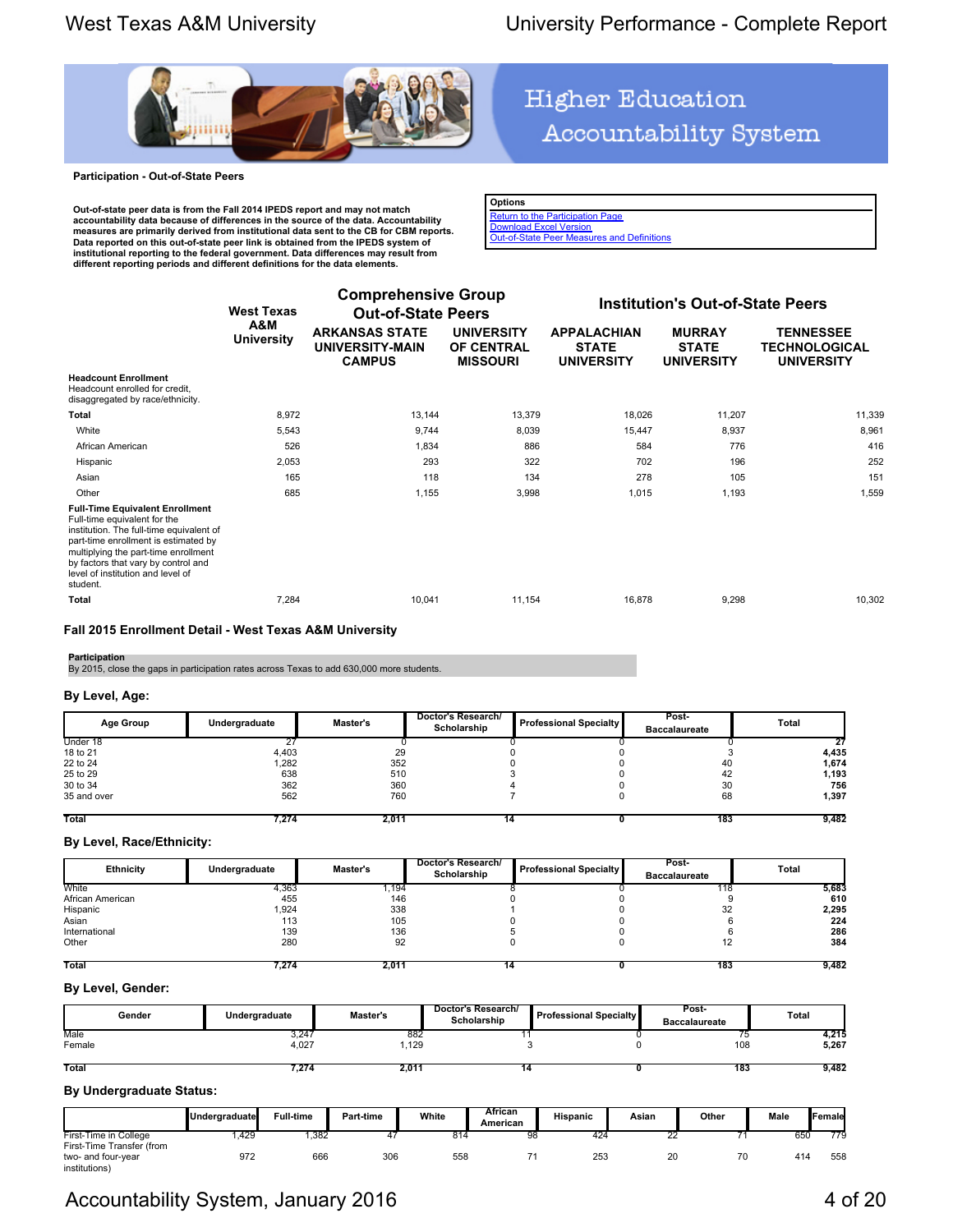| Other Undergraduate | 072<br>$\Omega$ | 3,632 | .241 | 2,991 | 286 | .247 |     | 278 | 2,690<br>.183 |
|---------------------|-----------------|-------|------|-------|-----|------|-----|-----|---------------|
| Total               | $-27a$          | 5,680 | 50/  | 1,363 | 45Ł | .924 | ن ا | 419 | 4,02<br>247   |

### **Fall 2015 Enrollment Detail - West Texas A&M University**

| Participation       | By 2015, close the gaps in participation rates across Texas to add 630,000 more students. |                              |                      |                     |                                          |                                      |                      |                  |             |
|---------------------|-------------------------------------------------------------------------------------------|------------------------------|----------------------|---------------------|------------------------------------------|--------------------------------------|----------------------|------------------|-------------|
|                     | <b>Lower-Division</b><br><b>SCH</b>                                                       | <b>Upper Division</b><br>SCH | Undergraduate<br>SCH | <b>Master's SCH</b> | Doctor's<br>Research/<br>Scholarship SCH | Professional<br><b>Specialty SCH</b> | <b>Optometry SCH</b> | <b>Total SCH</b> | <b>FTSE</b> |
| Total               | 57.522                                                                                    | 35,840                       | 93,362               | 12.871              |                                          | 0                                    |                      | 106.304          | 7,305       |
| <b>State-Funded</b> | 56.984                                                                                    | 35.151                       | 92.135               | 12.871              | 71                                       | 0                                    |                      | 105.077          | 7.223       |

### **Distance Education Semester Credit Hours**

|                                             | <b>Lower-Division</b><br>SCH | <b>Upper Division</b><br>SCH | Undergraduate<br>SCH | <b>Master's SCH</b> | Doctor's<br>Research/<br>Scholarship SCH | Professional<br><b>Specialty SCH</b> | Optometry SCH | <b>Total SCH</b> | <b>FTSE</b> |
|---------------------------------------------|------------------------------|------------------------------|----------------------|---------------------|------------------------------------------|--------------------------------------|---------------|------------------|-------------|
| <b>Hybrid/Blended</b><br>on campus          |                              |                              |                      |                     |                                          |                                      |               |                  |             |
| <b>Fully distance</b><br>education/Internet | 6,471                        | 9,822                        | 16,293               | 8,602               |                                          |                                      |               | 24.895           | 1,803       |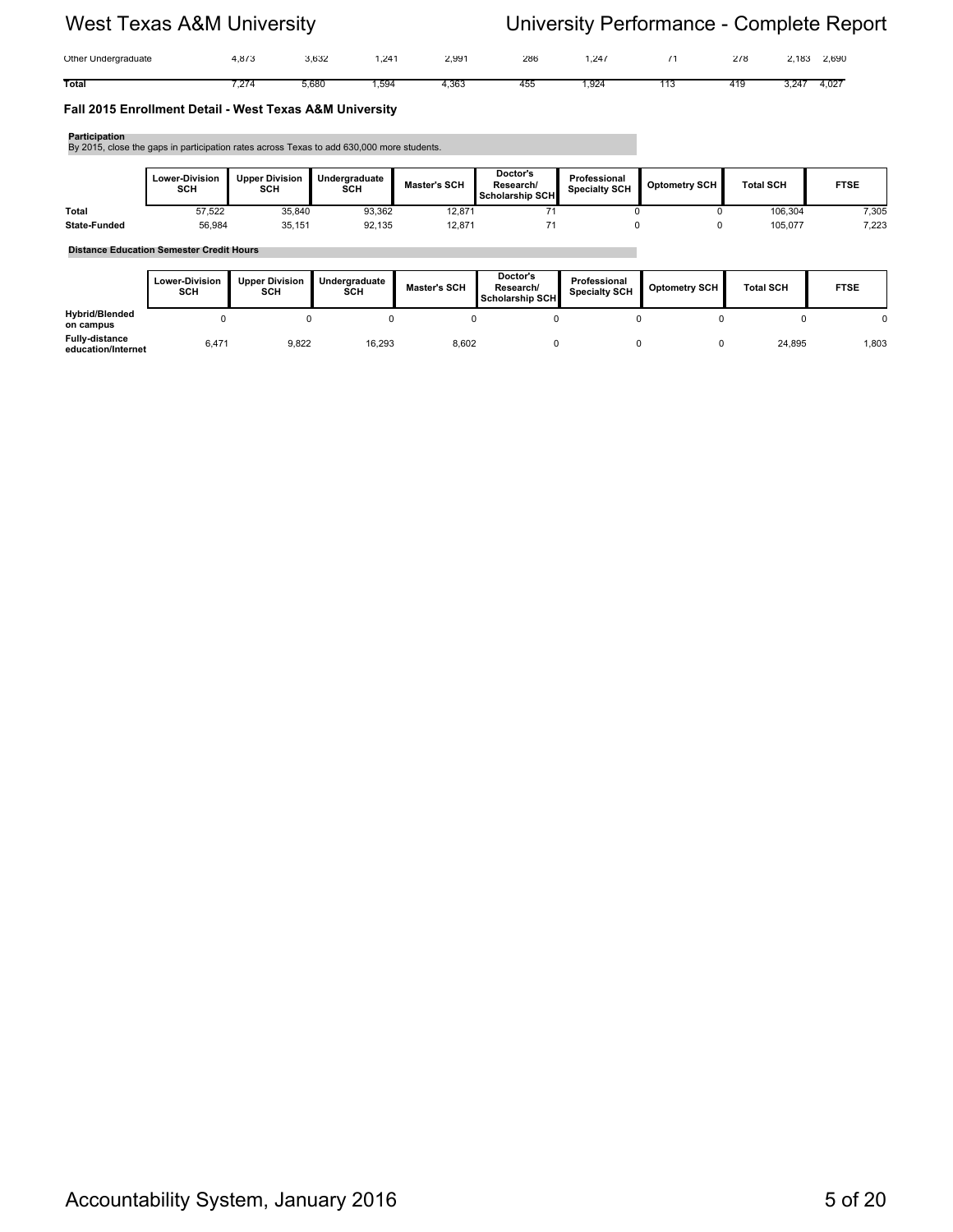## **Success - Key Measures**

### **Graduation Rate: 4-, 5-, and 6-Year**

**9. First-time, full-time entering, degree-seeking, students enrolled in a minimum of 12 SCH their first fall semester who have graduated from the same** O **institution or another Texas public or independent institution. FY 2000 FY 2013 FY 2014 FY 2015 Point Change FY 2000 to Entering Entering Entering Entering FY 2015 Fall Cohort Rate Fall Cohort Rate Fall Cohort Rate Fall Cohort Rate Cohort Cohort Cohort Cohort** 4-Year graduation rate **1996 849 13.4% 2009 1,193 23.8% 2010 1,227 29.9% 2011 1,203 26.0% 12.6** Same institution 12.7% 21.8% 27.4% 24.7% **12.0** Other TX institutions 0.7% 2.0% 2.5% 1.3% **0.6** 5-Year graduation rate **1995 901 32.6% 2008 1,149 40.3% 2009 1,193 40.3% 2010 1,227 45.2% 12.6** Same institution 28.2% 35.1% 35.6% 39.9% **11.7** Other TX institutions **1.4%** 5.2% 4.4% 5.2% 5.2% 5.2% 5.4% 1.0<br>
argraduation rate 1.6 and the structure of the structure of the structure of the structure of the structure of the structure of the structure of the structure 6-Year graduation rate **1994 929 34.6% 2007 923 46.3% 2008 1,149 48.0% 2009 1,193 45.4% 10.8** Same institution 28.1% 40.3% 40.5% 39.6% **11.5** Other TX institutions 6.5% 6.0% 7.5% 5.9% **- 0.6**

For more information on the 6-year graduation rate, see:<http://www.txhighereddata.org/GradRates>



### **Source: CBM001,CBM002, and CBM009**

| 10. Number of degrees and certificates awarded. |         |         |         |                                   |                                                                       |                                              |
|-------------------------------------------------|---------|---------|---------|-----------------------------------|-----------------------------------------------------------------------|----------------------------------------------|
|                                                 | FY 2000 | FY 2014 | FY 2015 | % Change<br>FY 2000 to<br>FY 2015 | Institutional<br><b>Closing the</b><br><b>Gaps Target-</b><br>FY 2015 | <b>Closing the</b><br><b>Gaps Completion</b> |
| <b>Total Degrees*</b>                           | 1,120   | 1,847   | 1,928   | 72.1%                             |                                                                       |                                              |
| White                                           | 939     | 1,320   | 1,302   | 38.7%                             |                                                                       |                                              |
| African American                                | 15      | 68      | 96      | 540.0%                            |                                                                       |                                              |
| Hispanic                                        | 83      | 356     | 373     | 349.4%                            |                                                                       |                                              |
| Asian                                           | 13      | 16      | 38      | 192.3%                            |                                                                       |                                              |
| International                                   | 56      | 0       | 0       | $-100.0%$                         |                                                                       |                                              |
| Other                                           | 14      | 87      | 119     | 750.0%                            |                                                                       |                                              |
| Level                                           |         |         |         |                                   |                                                                       |                                              |
| Associates                                      | N/A     | N/A     | N/A     | N/A                               | $\mathbf 0$                                                           | N/A                                          |
| Baccalaureate                                   | 861     | 1,453   | 1,453   | 68.8%                             | 1,600                                                                 | 90.8%                                        |
| Master's                                        | 259     | 390     | 472     | 82.2%                             |                                                                       |                                              |
| Doctor's Research/Scholarship                   | N/A     | 4       | Э       | N/A                               | 10                                                                    | 30.0%                                        |
| Doctor's Professional Practice                  | N/A     | N/A     | N/A     | N/A                               |                                                                       |                                              |
| <b>Certificates</b>                             |         |         |         |                                   |                                                                       |                                              |
| Upper-level certificates                        | N/A     | N/A     | N/A     | N/A                               |                                                                       |                                              |
| Post-baccalaureate certificates                 | N/A     | N/A     | N/A     | N/A                               |                                                                       |                                              |

**Degrees and certificates awarded**

\*Hispanic students, except international ones, are counted as Hispanic. Students who are "Multi-Racial one of which is African American" are included with the African American students. Asian includes Asian, Hawaiian, and Pacific Islanders. "Other" includes American Indian, Alaskan Native, Unknown, and two or more races, excluding African American. International students are shown as a separate category.

| Gender              |            |                |      |                |
|---------------------|------------|----------------|------|----------------|
|                     |            | 699            | 738  |                |
| Male<br>Female<br>. | 456<br>664 | .148<br>$\sim$ | ,190 | 61.8%<br>79.2% |
|                     |            |                |      |                |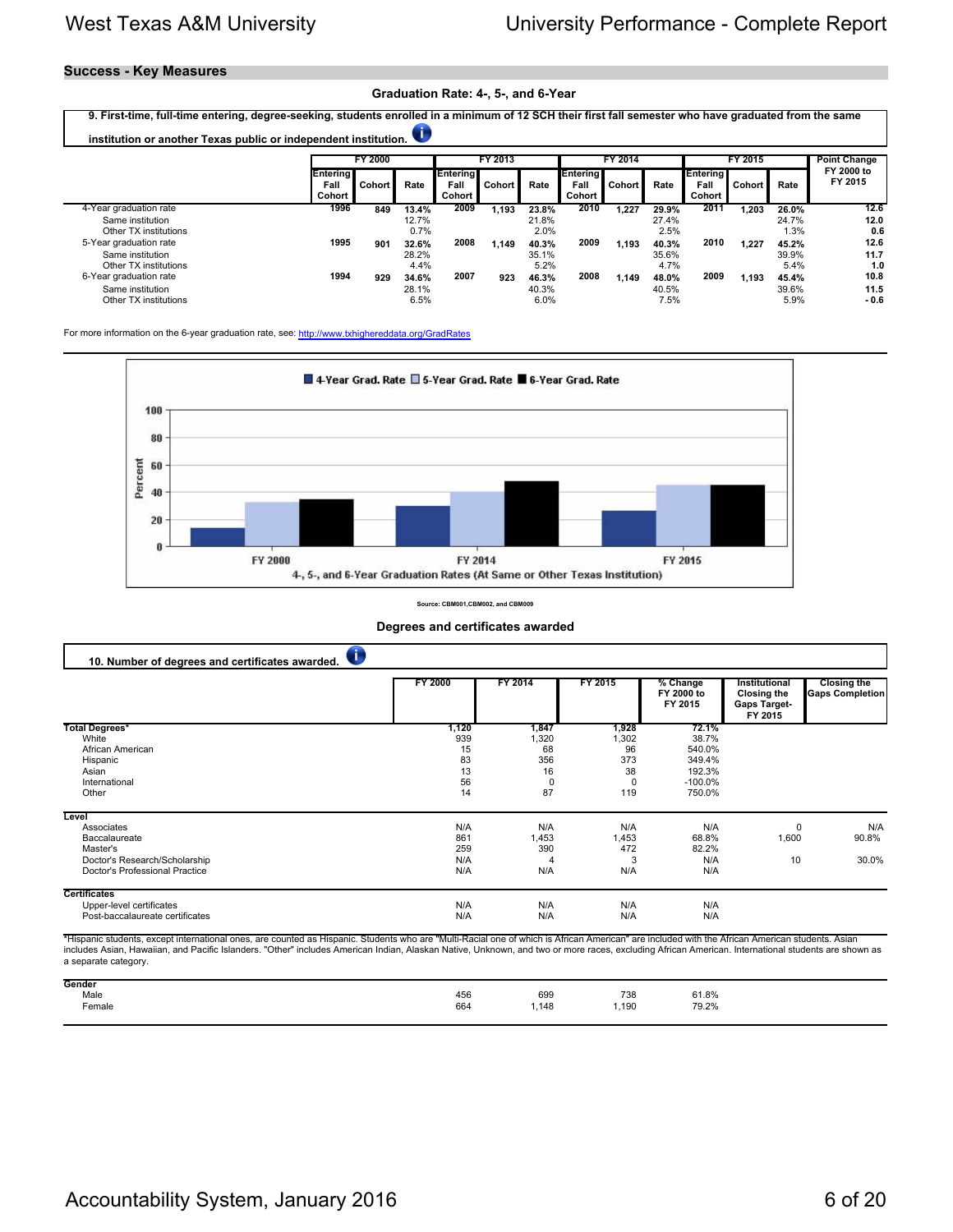### 3,000 **White** African American 2,700 **Hispanic**  $\Box$  Asian 2,400 **Other** 2,100 1,800 2,000 1,500 1,500  $1,200$ 900 1,000 600 500 300 Ü Ű FY 2000 FY 2005 FY 2000 FY 2014 FY 2015 FY 2005 FY 2014 FY 2015 **Total Degrees Degrees by Race/Ethnicity Source: CBM009 Source: CBM009 11. Undergraduate degrees to at-risk students FY 2000 FY 2014 FY 2015 Change FY 2000 to FY 2015** 420 1,006 955 535

**Undergraduate Degrees to At-Risk Students**

### *Closing the Gaps* **Critical Fields: STEM Awards**

| 12. Degrees awarded in STEM fields. |         |         |         |         |                                   |                                                                 |                                           |  |  |  |
|-------------------------------------|---------|---------|---------|---------|-----------------------------------|-----------------------------------------------------------------|-------------------------------------------|--|--|--|
|                                     | FY 2000 | FY 2013 | FY 2014 | FY 2015 | % Change<br>FY 2000 to<br>FY 2015 | Institutional<br>Closing the<br><b>Gaps Target-</b><br>FY 2015* | <b>Closing the</b><br>Gaps<br>Completion* |  |  |  |
| Computer Science*                   |         |         |         | 10      | $-9.1%$                           | 16                                                              | 62.5%                                     |  |  |  |
| Engineering*                        |         | 33      | 62      | 52      | 1200.0%                           | 40                                                              | 130.0%                                    |  |  |  |
| Math*                               |         |         | 11      |         | $-27.3%$                          | 14                                                              | 57.1%                                     |  |  |  |
| Physical Science*                   | 17      | 25      | 28      | 27      | 58.8%                             | 15                                                              | 180.0%                                    |  |  |  |
| Level                               |         |         |         |         |                                   |                                                                 |                                           |  |  |  |
| Associate's                         |         |         | 0       |         | N/A                               |                                                                 |                                           |  |  |  |
| Baccalaureate                       | 43      | 71      | 108     | 97      | 125.6%                            | 85                                                              | 114.1%                                    |  |  |  |
| Master's                            | 12      | 12      | 6       |         | $-41.7%$                          |                                                                 |                                           |  |  |  |
| Doctor's Research/Scholarship       |         |         | 0       | n       | N/A                               |                                                                 |                                           |  |  |  |

\* Includes baccalaureate and associate degrees.

### **Nursing and Allied Health**

| 13. Degrees and certificates awarded in nursing. |                |         |         |         |                                   |                                                                 |                                           |  |  |  |
|--------------------------------------------------|----------------|---------|---------|---------|-----------------------------------|-----------------------------------------------------------------|-------------------------------------------|--|--|--|
|                                                  | <b>FY 2000</b> | FY 2013 | FY 2014 | FY 2015 | % Change<br>FY 2000 to<br>FY 2015 | Institutional<br><b>Closing the</b><br>Gaps Target-<br>FY 2015* | <b>Closing the</b><br>Gaps<br>Completion* |  |  |  |
| <b>Total Nursing Degrees</b>                     | 102            | 138     | 122     | 154     | 51.0%                             |                                                                 |                                           |  |  |  |
| Certificate                                      |                |         |         |         | N/A                               |                                                                 |                                           |  |  |  |
| Associates                                       |                |         |         |         | N/A                               |                                                                 |                                           |  |  |  |
| Baccalaureate                                    |                | 113     | 95      | 106     | 45.2%                             | 200                                                             | 53.0%                                     |  |  |  |
| Master's                                         | 29             | 25      | 27      | 48      | 65.5%                             |                                                                 |                                           |  |  |  |
| Doctor's Research/Scholarship                    |                |         | ŋ       |         | N/A                               |                                                                 |                                           |  |  |  |
| Doctor's Professional Practice                   |                |         | 0       |         | N/A                               |                                                                 |                                           |  |  |  |

\* Includes baccalaureate and associate degrees and certificates.

| 14. Degrees and certificates awarded in allied health. |         |         |         |         |                                   |                                                                 |                                           |
|--------------------------------------------------------|---------|---------|---------|---------|-----------------------------------|-----------------------------------------------------------------|-------------------------------------------|
|                                                        | FY 2000 | FY 2013 | FY 2014 | FY 2015 | % Change<br>FY 2000 to<br>FY 2015 | Institutional<br>Closing the<br><b>Gaps Target-</b><br>FY 2015* | <b>Closing the</b><br>Gaps<br>Completion* |
| <b>Total Allied Health Degrees</b>                     |         | 61      | 66      | 69      | 666.7%                            |                                                                 |                                           |
| Certificate                                            |         |         |         |         | N/A                               |                                                                 |                                           |
| Associates                                             |         |         |         |         | N/A                               |                                                                 |                                           |
| Baccalaureate                                          |         | 34      | 40      | 32      | 300.0%                            |                                                                 | N/A                                       |
| Master's                                               |         | 27      | 26      | 37      | 3600.0%                           |                                                                 |                                           |
| Doctor's Research/Scholarship                          |         |         |         |         | N/A                               |                                                                 |                                           |
| Doctor's Professional Practice                         |         |         |         |         | N/A                               |                                                                 |                                           |

\* Includes baccalaureate and associate degrees and certificates.

### **Teacher Production and Certification**

| 15. Students taking and passing the certification exams for teacher education. |                |                |                |
|--------------------------------------------------------------------------------|----------------|----------------|----------------|
| Total number taking exam                                                       | FY 2012<br>348 | FY 2013<br>358 | TY 2014<br>385 |
| Race/Ethnicity<br>White                                                        | 285            | 276            | 290            |

# West Texas A&M University **No. 2018** University Performance - Complete Report

Accountability System, January 2016 **7** of 20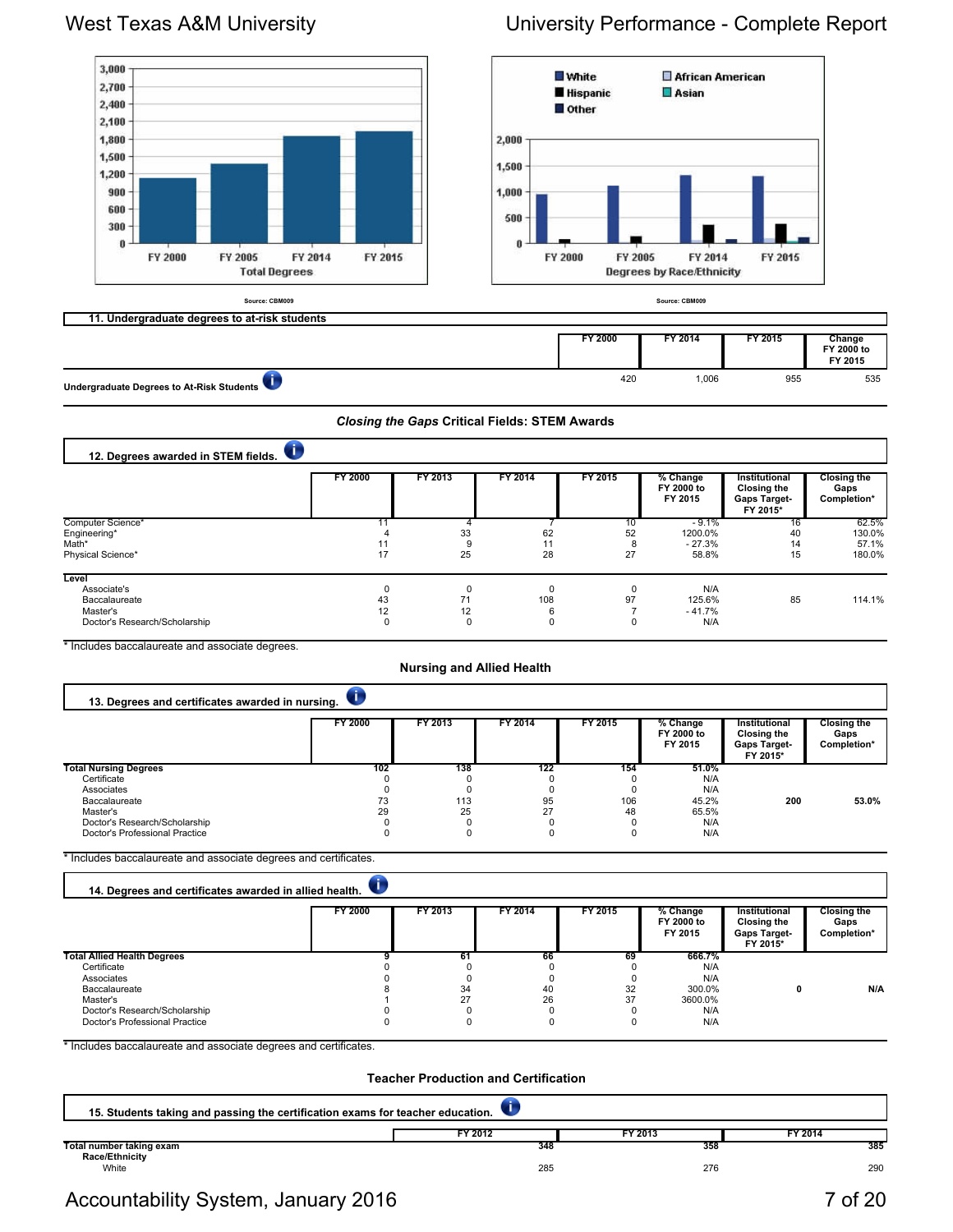| African American<br>Hispanic<br>Other        | $\star$<br>53<br>$\star$ | $\star$<br>65<br>10 | 77     |
|----------------------------------------------|--------------------------|---------------------|--------|
| Gender<br>Male                               | 92                       | 86                  | 101    |
| Female                                       | 256                      | 272                 | 284    |
| Total percent passing exam<br>Race/Ethnicity | 94.0%                    | 91.0%               | 94.0%  |
| White                                        | 95.0%                    | 93.0%               | 96.0%  |
| African American                             | 80.0%                    | 91.0%               | 93.0%  |
| Hispanic                                     | 92.0%                    | 84.0%               | 85.0%  |
| Other                                        | 100.0%                   | 100.0%              | 100.0% |
| Gender                                       |                          |                     |        |
| Male                                         | 94.0%                    | 95.0%               | 96.0%  |
| Female                                       | 95.0%                    | 90.0%               | 93.0%  |

Note: The data for teacher production and certification was provided by SBEC. In some cases, the sum of the categories does not add up to the total. Numbers less than<br>10 in a category are suppressed. Data for the most rece

### **Graduation and Persistence Rate: 6-Year**

**16. First-time, full-time students enrolled in a minimum of 12 SCH their first fall semester who have graduated or are still enrolled at the same institution** U. **or another Texas public or independent institution.** 

|                                                                                                  |                            | FY 2000 |       |                                   | FY 2013       |       |                                   | FY 2014 |       | FY 2015                    |               |       | <b>Point Change</b>   |
|--------------------------------------------------------------------------------------------------|----------------------------|---------|-------|-----------------------------------|---------------|-------|-----------------------------------|---------|-------|----------------------------|---------------|-------|-----------------------|
|                                                                                                  | Entering<br>Fall<br>Cohort | Cohort  | Rate  | <b>Entering</b><br>Fall<br>Cohort | <b>Cohort</b> | Rate  | <b>Entering</b><br>Fall<br>Cohort | Cohort  | Rate  | Entering<br>Fall<br>Cohort | <b>Cohort</b> | Rate  | FY 2000 to<br>FY 2015 |
| Total                                                                                            | 1994                       | 929     | 48.8% | 2007                              | 923           | 58.4% | 2008                              | 1.149   | 58.7% | 2009                       | 1,193         | 56.4% | 7.6                   |
| <b>Same institution</b>                                                                          |                            |         | 34.9% |                                   |               | 44.6% |                                   |         | 44.6% |                            |               | 44.2% | 9.3                   |
| <b>Other TX institutions</b>                                                                     |                            |         | 13.9% |                                   |               | 13.8% |                                   |         | 14.0% |                            |               | 12.2% | $-1.7$                |
| White                                                                                            | 1994                       | 753     | 50.9% | 2007                              | 617           | 62.9% | 2008                              | 792     | 63.6% | 2009                       | 772           | 59.2% | 8.3                   |
| Same institution                                                                                 |                            |         | 36.3% |                                   |               | 48.3% |                                   |         | 48.9% |                            |               | 47.9% | 11.6                  |
| Other TX institutions                                                                            |                            |         | 14.6% |                                   |               | 14.6% |                                   |         | 14.8% |                            |               | 11.3% | $-3.3$                |
| <b>African American</b>                                                                          | 1994                       | 27      | 29.6% | 2007                              | 61            | 39.3% | 2008                              | 65      | 41.5% | 2009                       | 91            | 36.3% | 6.7                   |
| Same institution                                                                                 |                            |         | 14.8% |                                   |               | 31.1% |                                   |         | 27.7% |                            |               | 23.1% | 8.3                   |
| Other TX institutions                                                                            |                            |         | 14.8% |                                   |               | 8.2%  |                                   |         | 13.8% |                            |               | 13.2% | $-1.6$                |
| Hispanic                                                                                         | 1994                       | 125     | 37.6% | 2007                              | 226           | 50.4% | 2008                              | 257     | 50.2% | 2009                       | 287           | 56.4% | 18.8                  |
| Same institution                                                                                 |                            |         | 27.2% |                                   |               | 38.5% |                                   |         | 39.3% |                            |               | 42.9% | 15.7                  |
| Other TX institutions                                                                            |                            |         | 10.4% |                                   |               | 11.9% |                                   |         | 10.9% |                            |               | 13.6% | 3.2                   |
| Asian                                                                                            | 1994                       | 13      | 61.5% | 2007                              | 9             | 77.8% | 2008                              | 14      | 78.6% | 2009                       | 12            | 58.3% | $-3.2$                |
| Same institution                                                                                 |                            |         | 53.8% |                                   |               | 22.2% |                                   |         | 42.9% |                            |               | 33.3% | $-20.5$               |
| Other TX institutions                                                                            |                            |         | 7.7%  |                                   |               | 55.6% |                                   |         | 35.7% |                            |               | 25.0% | 17.3                  |
| Other                                                                                            | 1994                       | 11      | 63.6% | 2007                              | 10            | 60.0% | 2008                              | 21      | 14.3% | 2009                       | 31            | 45.2% | $-18.4$               |
| Same institution                                                                                 |                            |         | 54.5% |                                   |               | 60.0% |                                   |         | 4.8%  |                            |               | 29.0% | $-25.5$               |
| Other TX institutions                                                                            |                            |         | 9.1%  |                                   |               | 0.0%  |                                   |         | 9.5%  |                            |               | 16.1% | 7.0                   |
| For more information on the 6-year graduation rate, see: http://www.tybioboroddata.org/CrodDates |                            |         |       |                                   |               |       |                                   |         |       |                            |               |       |                       |

For more information on the 6-year graduation rate, see:<http://www.txhighereddata.org/GradRates>



| <b>Success - Contextual Measures</b>                         |                  |                  |                  |                                                                |
|--------------------------------------------------------------|------------------|------------------|------------------|----------------------------------------------------------------|
|                                                              | <b>Fall 2000</b> | <b>Fall 2014</b> | <b>Fall 2015</b> | <b>Point Change</b><br><b>Fall 2000 to</b><br><b>Fall 2015</b> |
| 17. Enrollment: Percent of first-time students 19 and under  | 94.7%            | 97.8%            | 98.5%            | 3.8                                                            |
|                                                              | <b>Fall 2000</b> | <b>Fall 2012</b> | <b>Fall 2013</b> | <b>Point Change</b><br><b>Fall 2000 to</b><br><b>Fall 2013</b> |
| 18. Financial Aid: Percent of students receiving Pell Grants | 29.6%            | 40.8%            | 38.9%            | 9.3                                                            |
|                                                              | <b>Fall 2000</b> | <b>Fall 2014</b> | <b>Fall 2015</b> | <b>Point Change</b><br><b>Fall 2000 to</b><br><b>Fall 2015</b> |

 $\bullet$ **19. Part-time first-time, degree seeking, undergraduates** 

# Accountability System, January 2016 8 of 20 and 20 and 20 and 20 and 20 and 20 and 20 and 20 and 20 and 20 and 20 and 20 and 20 and 20 and 20 and 20 and 20 and 20 and 20 and 20 and 20 and 20 and 20 and 20 and 20 and 20 and

<sup>3.9%</sup> 1.4% 3.0% - 0.9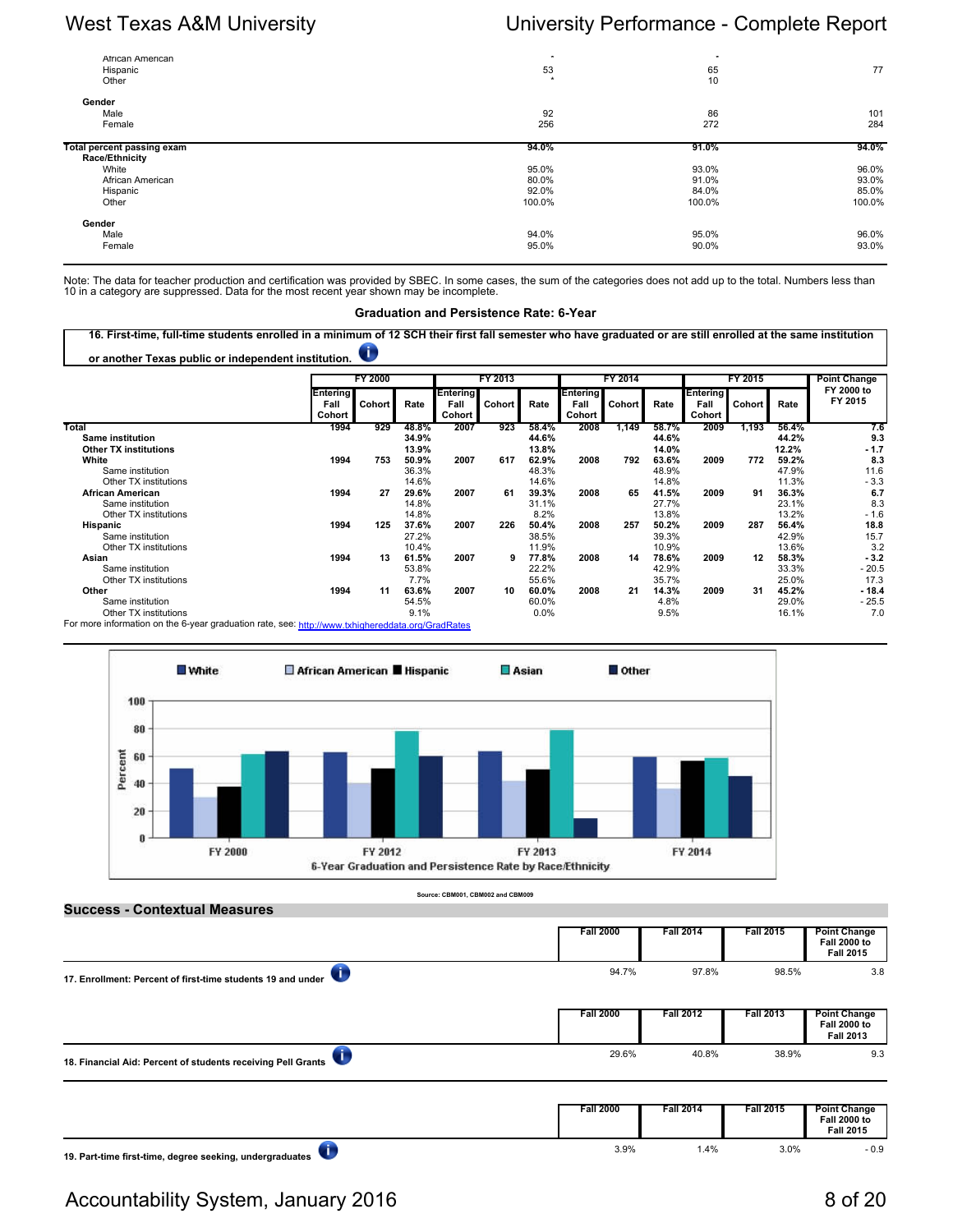| 20. Persistence rate of first-time, degree-seeking undergraduates: One-Year |     | <b>Entering Cohort</b><br><b>Fall 2000</b> |               | <b>Entering Cohort</b><br><b>Fall 2013</b> |               | <b>Entering Cohort</b><br><b>Fall 2014</b> | <b>Point Change</b><br><b>Fall 2000 to</b> |
|-----------------------------------------------------------------------------|-----|--------------------------------------------|---------------|--------------------------------------------|---------------|--------------------------------------------|--------------------------------------------|
|                                                                             |     | Rate                                       | <b>Cohort</b> | Rate                                       | <b>Cohort</b> | Rate                                       | <b>Fall 2014</b>                           |
| Total                                                                       | 866 | 80.3%                                      | 1,284         | 78.8%                                      | 1,323         | 75.4%                                      | $-4.9$                                     |
| Same institution                                                            |     | 65.5%                                      |               | 66.0%                                      |               | 63.1%                                      | $-2.4$                                     |
| Other TX institutions                                                       |     | 14.8%                                      |               | 12.9%                                      |               | 12.2%                                      | $-2.6$                                     |
| White                                                                       | 660 | 81.2%                                      | 746           | 82.8%                                      | 733           | 78.2%                                      | $-3.0$                                     |
| Same institution                                                            |     | 65.3%                                      |               | 69.4%                                      |               | 67.5%                                      | 2.2                                        |
| Other TX institutions                                                       |     | 15.9%                                      |               | 13.4%                                      |               | 10.6%                                      | $-5.3$                                     |
| African American                                                            | 35  | 57.1%                                      | 114           | 66.7%                                      | 123           | 69.9%                                      | 12.8                                       |
| Same institution                                                            |     | 54.3%                                      |               | 50.0%                                      |               | 52.0%                                      | $-2.3$                                     |
| Other TX institutions                                                       |     | 2.9%                                       |               | 16.7%                                      |               | 17.9%                                      | 15.0                                       |
| Hispanic                                                                    | 139 | 82.0%                                      | 343           | 74.9%                                      | 378           | 73.3%                                      | $-8.7$                                     |
| Same institution                                                            |     | 66.9%                                      |               | 64.4%                                      |               | 58.7%                                      | $-8.2$                                     |
| Other TX institutions                                                       |     | 15.1%                                      |               | 10.5%                                      |               | 14.6%                                      | $-0.5$                                     |
| Asian                                                                       | 19  | 89.5%                                      | 22            | 90.9%                                      | 15            | 80.0%                                      | $-9.5$                                     |
| Same institution                                                            |     | 84.2%                                      |               | 72.7%                                      |               | 73.3%                                      | $-10.9$                                    |
| Other TX institutions                                                       |     | 5.3%                                       |               | 18.2%                                      |               | 6.7%                                       | 1.4                                        |
| Other                                                                       | 13  | 61.5%                                      | 59            | 69.5%                                      | 74            | 66.2%                                      | 4.7                                        |
| Same institution                                                            |     | 61.5%                                      |               | 59.3%                                      |               | 58.1%                                      | $-3.4$                                     |
| Other TX institutions                                                       |     | 0.0%                                       |               | 10.2%                                      |               | 8.1%                                       | 8.1                                        |

| 21. Persistence rate of first-time, degree-seeking undergraduates: Two-Year |               | <b>Entering Cohort</b><br><b>Fall 2000</b> |               | <b>Entering Cohort</b><br><b>Fall 2012</b> |        | <b>Entering Cohort</b><br><b>Fall 2013</b> | <b>Point Change</b><br><b>Fall 2000 to</b> |  |
|-----------------------------------------------------------------------------|---------------|--------------------------------------------|---------------|--------------------------------------------|--------|--------------------------------------------|--------------------------------------------|--|
|                                                                             | <b>Cohort</b> | Rate                                       | <b>Cohort</b> | Rate                                       | Cohort | Rate                                       | <b>Fall 2013</b>                           |  |
| Total                                                                       | 866           | 70.8%                                      | 1,199         | 69.7%                                      | 1,283  | 69.3%                                      | $-1.5$                                     |  |
| Same institution                                                            |               | 52.7%                                      |               | 53.6%                                      |        | 53.8%                                      | 1.1                                        |  |
| Other TX institutions                                                       |               | 18.1%                                      |               | 16.1%                                      |        | 15.5%                                      | $-2.6$                                     |  |
| White                                                                       | 660           | 72.6%                                      | 703           | 72.1%                                      | 745    | 73.2%                                      | 0.6                                        |  |
| Same institution                                                            |               | 52.7%                                      |               | 56.0%                                      |        | 57.9%                                      | 5.2                                        |  |
| Other TX institutions                                                       |               | 19.8%                                      |               | 16.1%                                      |        | 15.3%                                      | $-4.5$                                     |  |
| <b>African American</b>                                                     | 35            | 62.9%                                      | 95            | 56.8%                                      | 114    | 57.9%                                      | $-5.0$                                     |  |
| Same institution                                                            |               | 40.0%                                      |               | 36.8%                                      |        | 37.7%                                      | $-2.3$                                     |  |
| Other TX institutions                                                       |               | 22.9%                                      |               | 20.0%                                      |        | 20.2%                                      | $-2.7$                                     |  |
| Hispanic                                                                    | 139           | 65.5%                                      | 327           | 68.8%                                      | 343    | 65.3%                                      | $-0.2$                                     |  |
| Same institution                                                            |               | 54.0%                                      |               | 53.8%                                      |        | 50.4%                                      | $-3.6$                                     |  |
| Other TX institutions                                                       |               | 11.5%                                      |               | 15.0%                                      |        | 14.9%                                      | 3.4                                        |  |
| Asian                                                                       | 19            | 84.2%                                      | 14            | 64.3%                                      | 22     | 77.3%                                      | $-6.9$                                     |  |
| Same institution                                                            |               | 73.7%                                      |               | 35.7%                                      |        | 63.6%                                      | $-10.1$                                    |  |
| Other TX institutions                                                       |               | 10.5%                                      |               | 28.6%                                      |        | 13.6%                                      | 3.1                                        |  |
| Other                                                                       | 13            | 38.5%                                      | 60            | 68.3%                                      | 59     | 62.7%                                      | 24.2                                       |  |
| Same institution                                                            |               | 38.5%                                      |               | 55.0%                                      |        | 49.2%                                      | 10.7                                       |  |
| Other TX institutions                                                       |               | 0.0%                                       |               | 13.3%                                      |        | 13.6%                                      | 13.6                                       |  |

## **Developmental Education**

| Developmental Education                                                                                                                                                                                                                   |                                                              |                                                             |                                                                 |                                                                                                                                  |
|-------------------------------------------------------------------------------------------------------------------------------------------------------------------------------------------------------------------------------------------|--------------------------------------------------------------|-------------------------------------------------------------|-----------------------------------------------------------------|----------------------------------------------------------------------------------------------------------------------------------|
| 22. The percent of underprepared and prepared students who<br>successfully complete a college-level course in math, reading and<br>writing. Prepared students are given 1 year. Underprepared students are<br>$\bullet$<br>given 3 years. | <b>Total/Area Counts</b><br>(a)                              | <b>Received credit</b><br>pre-matriculation<br>(b)          | College level course<br>completion<br>(grade A, B, or C)<br>(c) | College level course<br>completion (grade A, B, C)<br>including<br>pre-matriculation credit<br>(percent of total)<br>$(b+c)/(a)$ |
| <b>Summary Data</b><br>Number of FTIC students<br>Met state standards in all three areas<br>Did not meet state standards in one, two, or all three areas (at entry)<br>Unknown* (unduplicated)                                            | 1.214<br>1,031<br>182                                        |                                                             |                                                                 |                                                                                                                                  |
| Data by Subject Area<br><b>Met Standard</b><br>Math<br>Reading<br>Writing<br><b>Did Not Meet Standard</b><br>Math<br>Reading<br>Writing<br>Unknown** (waived or military exemption)<br>Math**<br>Reading**<br>Writing**                   | 1.073<br>1.189<br>1,146<br>140<br>24<br>67<br>$\overline{1}$ | 362<br>543<br>392<br>N/A<br>N/A<br>N/A<br>N/A<br>N/A<br>N/A | 313<br>427<br>270<br>46<br>$\overline{7}$<br>25                 | 62.9%<br>81.6%<br>57.8%<br>32.9%<br>29.2%<br>37.3%<br>100.0%<br>100.0%<br>100.0%                                                 |
| <b>Most- and Least-Prepared Populations</b><br>Met State Standard in All Three Areas<br>Math<br>Reading<br>Writing<br>Did Not Meet Standard in All Three Areas<br>Math<br>Reading<br>Writing                                              | 1.031<br>1,031<br>1.031<br>5<br>5<br>5                       | 359<br>502<br>353<br>N/A<br>N/A<br>N/A                      | 302<br>364<br>236<br>0<br>0<br>$\Omega$                         | 64.1%<br>84.0%<br>57.1%<br>0.0%<br>0.0%<br>0.0%                                                                                  |

The data for this accountability measure is tracked for one year for students who met TSI and for one, two, and three years for students who did not meet TSI for this report.

\*The Unknown (unduplicated) category does not include students who are unknown in some areas and not met in others.

\*\*Unknowns by area include students with waivers or exemptions who have not been reported as meeting TSI on a performance measure; FTIC students with waivers or military exemptions who were reported as meeting TSI in all a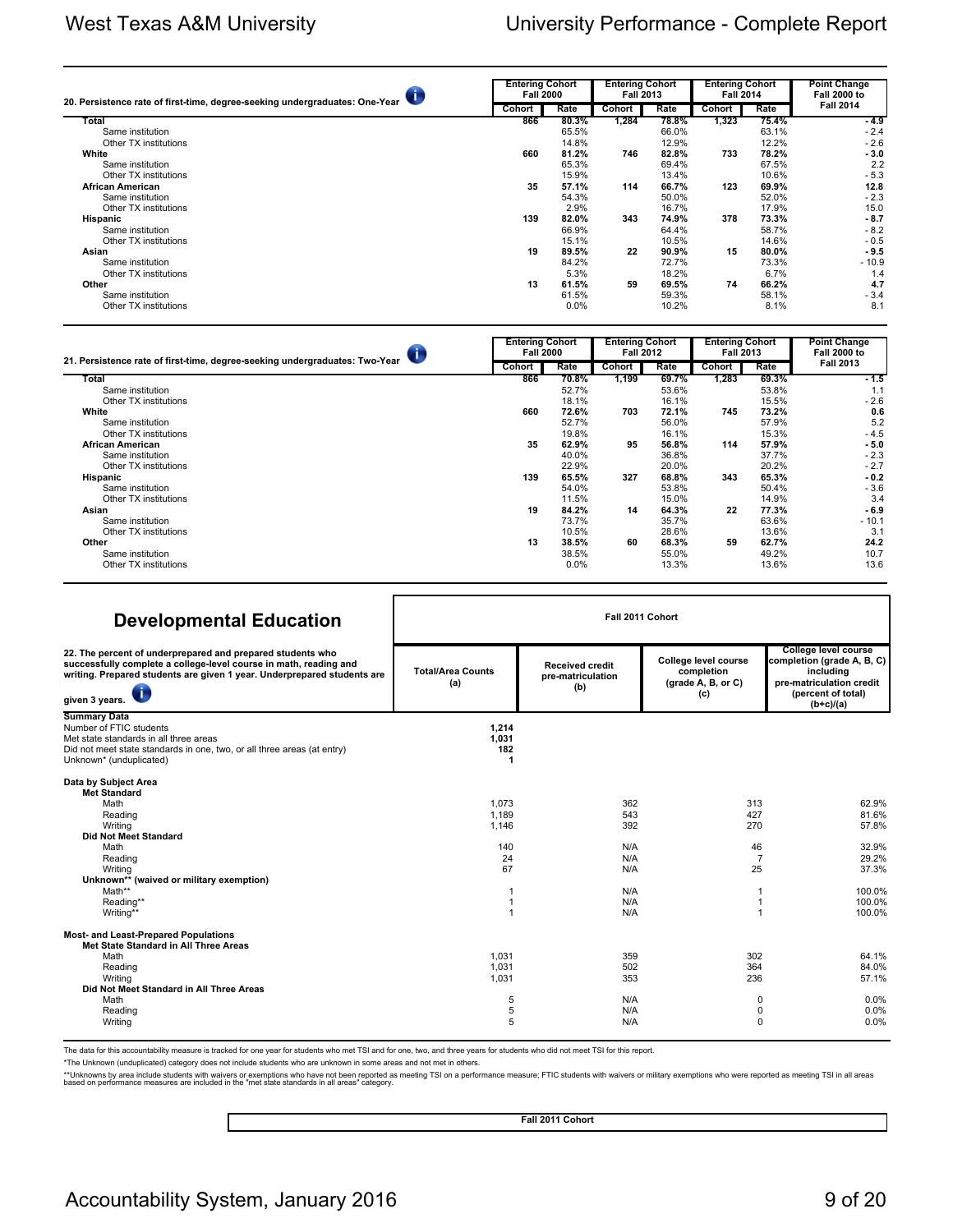| 23. Underprepared students who<br>satisfied TSI obligation within 2<br><b>Jy</b><br>years. | <b>Total/Area</b><br>Counts<br>(a) | <b>Number</b><br>attempting<br>developmental<br>education<br>(b) | Percent<br>attempting<br>developmental<br>education<br>(includes DevEd<br>interventions)<br>(b/a) | <b>TSI obligations</b><br>met (of those<br>attempting<br>developmental<br>education)<br>(d) | <b>TSI obligations</b><br>met through any<br>means (of total)<br>(e) | <b>TSI obligations</b><br>met (percent of<br>those attempting<br>developmental<br>education)<br>(d/b) | <b>TSI obligations</b><br>met (percent of<br>total as reported<br>by institution)<br>(e/a) | <b>TSI obligations</b><br>met based on TSI<br>reporting or<br>passed 1st<br>college-level<br>course (percent<br>of total)<br>(e) and/or<br>Passed†/(a) |
|--------------------------------------------------------------------------------------------|------------------------------------|------------------------------------------------------------------|---------------------------------------------------------------------------------------------------|---------------------------------------------------------------------------------------------|----------------------------------------------------------------------|-------------------------------------------------------------------------------------------------------|--------------------------------------------------------------------------------------------|--------------------------------------------------------------------------------------------------------------------------------------------------------|
| <b>Summary Data</b>                                                                        |                                    |                                                                  |                                                                                                   |                                                                                             |                                                                      |                                                                                                       |                                                                                            |                                                                                                                                                        |
| Number of FTIC students                                                                    | 1.214                              |                                                                  |                                                                                                   |                                                                                             |                                                                      |                                                                                                       |                                                                                            |                                                                                                                                                        |
| Met state standards in all three areas                                                     | 1,031                              |                                                                  |                                                                                                   |                                                                                             |                                                                      |                                                                                                       |                                                                                            |                                                                                                                                                        |
| Did not meet state standards in one,                                                       | 182                                |                                                                  |                                                                                                   |                                                                                             |                                                                      |                                                                                                       |                                                                                            |                                                                                                                                                        |
| two, or all three areas (at entry)<br>Unknown* (unduplicated)                              | $\mathbf{1}$                       |                                                                  |                                                                                                   |                                                                                             |                                                                      |                                                                                                       |                                                                                            |                                                                                                                                                        |
| Data by Subject Area<br><b>Met Standard</b>                                                |                                    |                                                                  |                                                                                                   |                                                                                             |                                                                      |                                                                                                       |                                                                                            |                                                                                                                                                        |
| Math                                                                                       | 1.073                              | 349                                                              | 32.5%                                                                                             | N/A                                                                                         | N/A                                                                  | N/A                                                                                                   | N/A                                                                                        | N/A                                                                                                                                                    |
| Reading                                                                                    | 1.189                              | 140                                                              | 11.8%                                                                                             | N/A                                                                                         | N/A                                                                  | N/A                                                                                                   | N/A                                                                                        | N/A                                                                                                                                                    |
| Writing                                                                                    | 1.146                              | $\overline{2}$                                                   | 0.2%                                                                                              | N/A                                                                                         | N/A                                                                  | N/A                                                                                                   | N/A                                                                                        | N/A                                                                                                                                                    |
| <b>Did Not Meet Standard</b>                                                               |                                    |                                                                  |                                                                                                   |                                                                                             |                                                                      |                                                                                                       |                                                                                            |                                                                                                                                                        |
| Math                                                                                       | 140                                | 137                                                              | 97.9%                                                                                             | 81                                                                                          | 81                                                                   | 59.1%                                                                                                 | 57.9%                                                                                      | 58.6%                                                                                                                                                  |
| Reading                                                                                    | 24                                 | 23                                                               | 95.8%                                                                                             | 15                                                                                          | 16                                                                   | 65.2%                                                                                                 | 66.7%                                                                                      | 66.7%                                                                                                                                                  |
| Writing                                                                                    | 67                                 | 5                                                                | 7.5%                                                                                              | 2                                                                                           | 36                                                                   | 40.0%                                                                                                 | 53.7%                                                                                      | 55.2%                                                                                                                                                  |
| Unknown** (waived or military<br>exemption)                                                |                                    |                                                                  |                                                                                                   |                                                                                             |                                                                      |                                                                                                       |                                                                                            |                                                                                                                                                        |
| Math**                                                                                     | 1                                  | $\pmb{0}$                                                        | 0.0%                                                                                              | N/A                                                                                         | N/A                                                                  | N/A                                                                                                   | N/A                                                                                        | N/A                                                                                                                                                    |
| Reading**                                                                                  | $\mathbf{1}$                       | $\pmb{0}$                                                        | 0.0%                                                                                              | N/A                                                                                         | N/A                                                                  | N/A                                                                                                   | N/A                                                                                        | N/A                                                                                                                                                    |
| Writing**                                                                                  | $\overline{1}$                     | $\mathbf 0$                                                      | 0.0%                                                                                              | N/A                                                                                         | N/A                                                                  | N/A                                                                                                   | N/A                                                                                        | N/A                                                                                                                                                    |
| <b>Most- and Least-Prepared</b><br><b>Populations</b><br>Met state standards in all areas  |                                    |                                                                  |                                                                                                   |                                                                                             |                                                                      |                                                                                                       |                                                                                            |                                                                                                                                                        |
| Math                                                                                       | 1.031                              | 321                                                              | 31.1%                                                                                             | N/A                                                                                         | N/A                                                                  | N/A                                                                                                   | N/A                                                                                        | N/A                                                                                                                                                    |
| Reading                                                                                    | 1,031                              | 73                                                               | 7.1%                                                                                              | N/A                                                                                         | N/A                                                                  | N/A                                                                                                   | N/A                                                                                        | N/A                                                                                                                                                    |
| Writing                                                                                    | 1.031                              | $\overline{2}$                                                   | 0.2%                                                                                              | N/A                                                                                         | N/A                                                                  | N/A                                                                                                   | N/A                                                                                        | N/A                                                                                                                                                    |
| Did Not Meet Standards in All<br><b>Three Areas</b>                                        |                                    |                                                                  |                                                                                                   |                                                                                             |                                                                      |                                                                                                       |                                                                                            |                                                                                                                                                        |
| Math                                                                                       | 5                                  | $\overline{4}$                                                   | 80.0%                                                                                             | 0                                                                                           | 0                                                                    | 0.0%                                                                                                  | 0.0%                                                                                       | 0.0%                                                                                                                                                   |
| Reading                                                                                    | 5                                  | 5                                                                | 100.0%                                                                                            | $\overline{c}$                                                                              | $\overline{2}$                                                       | 40.0%                                                                                                 | 40.0%                                                                                      | 40.0%                                                                                                                                                  |
| Writing                                                                                    | 5                                  | $\Omega$                                                         | 0.0%                                                                                              | $\Omega$                                                                                    | $\mathbf{1}$                                                         | 0.0%                                                                                                  | 20.0%                                                                                      | 20.0%                                                                                                                                                  |
|                                                                                            |                                    |                                                                  |                                                                                                   |                                                                                             |                                                                      |                                                                                                       |                                                                                            |                                                                                                                                                        |

\*The Unknown (unduplicated) category does not include students who are unknown in some areas and not met in others.

\*\*Unknowns by area include students with waivers or exemptions who have not been reported as meeting TSI on a performance measure; FTIC students with waivers or military exemptions who were reported as meeting TSI in all a †Passed is the number of students who passed a first college-level course as shown on measure #22.

|                                                                                                                                                                                                                                  | Fall 2011 Cohort           |                                        |                                                  |  |  |  |
|----------------------------------------------------------------------------------------------------------------------------------------------------------------------------------------------------------------------------------|----------------------------|----------------------------------------|--------------------------------------------------|--|--|--|
| 24. Percent of students who return the following fall.                                                                                                                                                                           | <b>Total</b><br>(a)        | Number returning<br>(Fall 2012)<br>(b) | <b>Percent returning</b><br>(Fall 2012)<br>(b/a) |  |  |  |
| <b>Summary Data</b><br>Number of FTIC students<br>Met state standards in all areas<br>Did not meet state standards in one, two, or all three areas<br>Did not meet state standards in all three areas<br>Unknown* (unduplicated) | 1,214<br>1,031<br>182<br>5 | 914<br>798<br>115                      | 75<br>77.4%<br>63.2%<br>20.0%<br>100.0%          |  |  |  |
| Data by Subject Area<br>Met Standard by Area<br>Math<br>Reading<br>Writing                                                                                                                                                       | 1,073<br>1,189<br>1,146    | 821<br>901<br>877                      | 76.5%<br>75.8%<br>76.5%                          |  |  |  |
| Did Not Meet Standard by Area<br>Math<br>Reading<br>Writing                                                                                                                                                                      | 140<br>24<br>67            | 92<br>12<br>36                         | 65.7%<br>50.0%<br>53.7%                          |  |  |  |
| Unknown** by Area (waived or military exemption)<br>Math<br>Reading<br>Writing                                                                                                                                                   |                            |                                        | 100.0%<br>100.0%<br>100.0%                       |  |  |  |

\*The Unknown (unduplicated) category does not include students who are unknown in some areas and not met in others.

\*\*Unknowns by area include students with waivers or exemptions who have not been reported as meeting TSI on a performance measure; FTIC students with waivers or military exemptions who were reported as meeting TSI in all a

|                                                                                                                                             | <b>FY 2000</b> |                          | FY 2014   |                       | FY 2015   |                       | <b>Point Change</b><br>FY 2000 to<br>FY 2015 |
|---------------------------------------------------------------------------------------------------------------------------------------------|----------------|--------------------------|-----------|-----------------------|-----------|-----------------------|----------------------------------------------|
| 25. Graduation of two-year college students<br>1-29 SCH (before transfer)<br>30 SCH or more (before transfer)<br>Source: CBM001 and CBM009. | 51<br>173      | $(33.3\%)$<br>$(46.6\%)$ | 71<br>288 | (46.1%)<br>$(56.8\%)$ | 57<br>298 | $(40.1\%)$<br>(58.7%) | 6.8<br>12.1                                  |
| 26. Percentage of baccalaureate graduates by SCH completed at two-year colleges:                                                            |                |                          |           |                       |           |                       |                                              |
| 1-29 SCH (at any time)<br>30 SCH or more (at any time)<br>Source: CBM001 and CBM009.                                                        |                | 30.7%<br>27.5%           |           | 36.7%<br>33.3%        |           | 34.4%<br>34.6%        | 3.7<br>7.1                                   |

# Accountability System, January 2016 10 of 20 and 20 and 20 and 20 and 20 and 20 and 20 and 20 and 20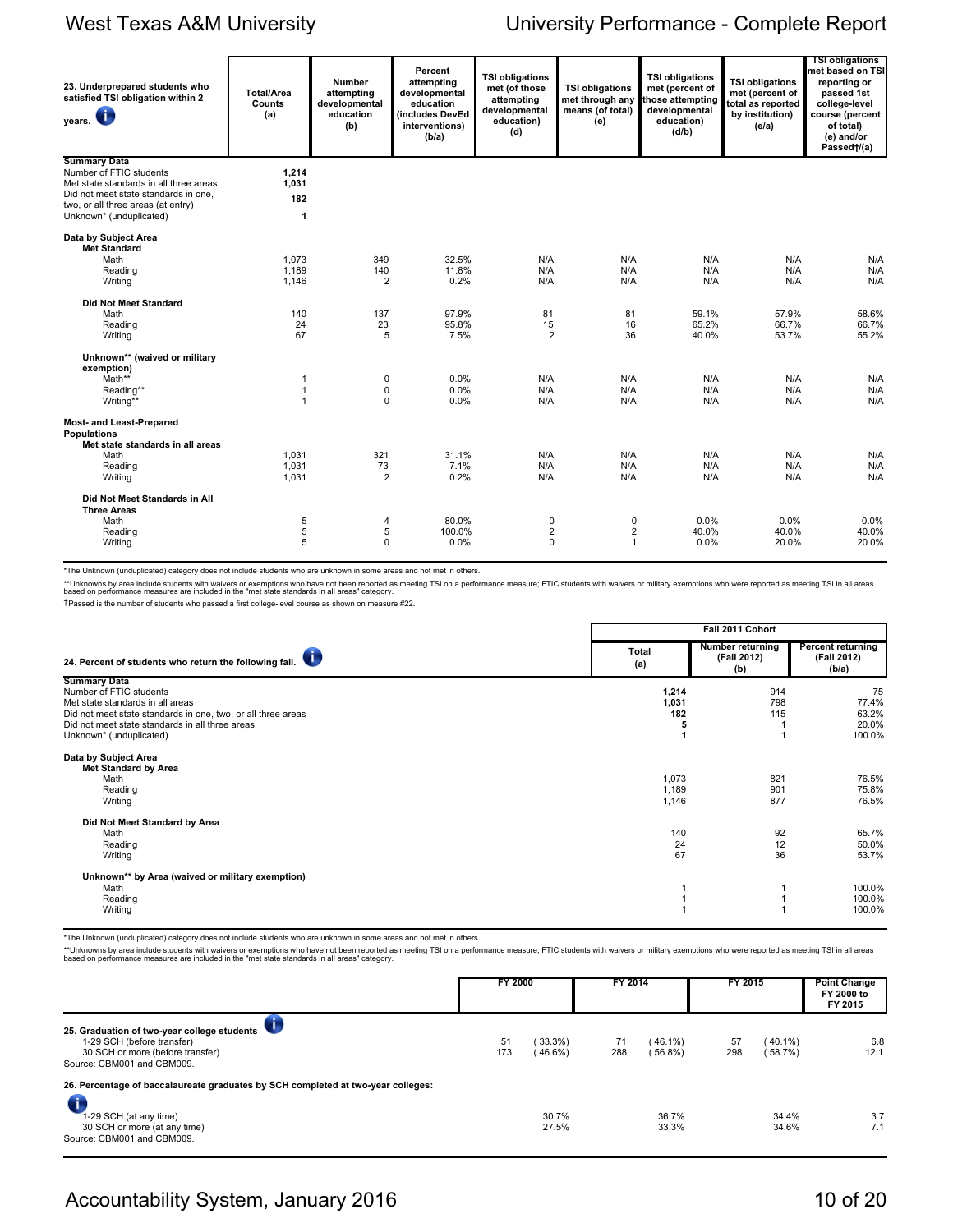|                                                                                                                                                             | <b>Cohort</b>                 | Rate         | <b>Cohort</b>                        | Rate  | <b>Cohort</b>                                          | Rate                                         |
|-------------------------------------------------------------------------------------------------------------------------------------------------------------|-------------------------------|--------------|--------------------------------------|-------|--------------------------------------------------------|----------------------------------------------|
| 27. Graduation Rates<br>Master's<br>Doctoral                                                                                                                | Fall 1995<br><b>Fall 1990</b> | 26.9%<br>N/A | <b>Fall 2009</b><br><b>Fall 2004</b> |       | <b>Fall 2010</b><br>64.7%<br>40.0%<br><b>Fall 2005</b> | 66.0%<br>N/A                                 |
|                                                                                                                                                             |                               | FY 2011      | FY 2013                              |       | FY 2014                                                | <b>Point Change</b><br>FY 2011 to<br>FY 2014 |
| Baccalaureate graduate success<br>28. Percent of baccalaureate graduates who are employed or enrolled in a Texas graduate program or professional<br>school |                               | 81.6%        |                                      | 82.4% | 81.7%                                                  | 0.1                                          |
|                                                                                                                                                             |                               | FY 2011      | FY 2013                              |       | FY 2014                                                | <b>Point Change</b><br>FY 2011 to<br>FY 2014 |
| Baccalaureate Graduates Employment/Enrollment Status                                                                                                        |                               |              |                                      |       |                                                        |                                              |
| 29. Employed in 4th quarter in which program year ends                                                                                                      |                               | 64.5%        |                                      | 65.6% | 66.1%                                                  | 1.6                                          |
| 30. In graduate or professional school in Texas in fall of the next FY                                                                                      |                               | 5.3%         |                                      | 5.5%  | 4.5%                                                   | $-0.8$                                       |
| 31. Employed in Texas and enrolled in a graduate or professional school in Texas                                                                            |                               | 11.7%        |                                      | 11.3% | 11.0%                                                  | $-0.7$                                       |

For more detailed information on enrollments and employment of graduates and other leavers, go to: http://txhighereddata.org/reports/performance/ctcasalf/exitcohorts/

|                                                                    | <b>Fall 2000 FTSE/</b><br>FY 2001 UG Dearees | <b>Fall 2013 FTSE/</b><br>FY 2014 UG Dearees | <b>Fall 2014 FTSE/</b><br>FY 2015 UG Dearees |
|--------------------------------------------------------------------|----------------------------------------------|----------------------------------------------|----------------------------------------------|
| 32. Undergraduate efficiency ratio                                 |                                              |                                              |                                              |
| Ratio of Undergraduate FTSE to Undergraduate Baccalaureate Degrees |                                              |                                              |                                              |
| Awarded                                                            | N/A                                          | 4.10                                         | 4.23                                         |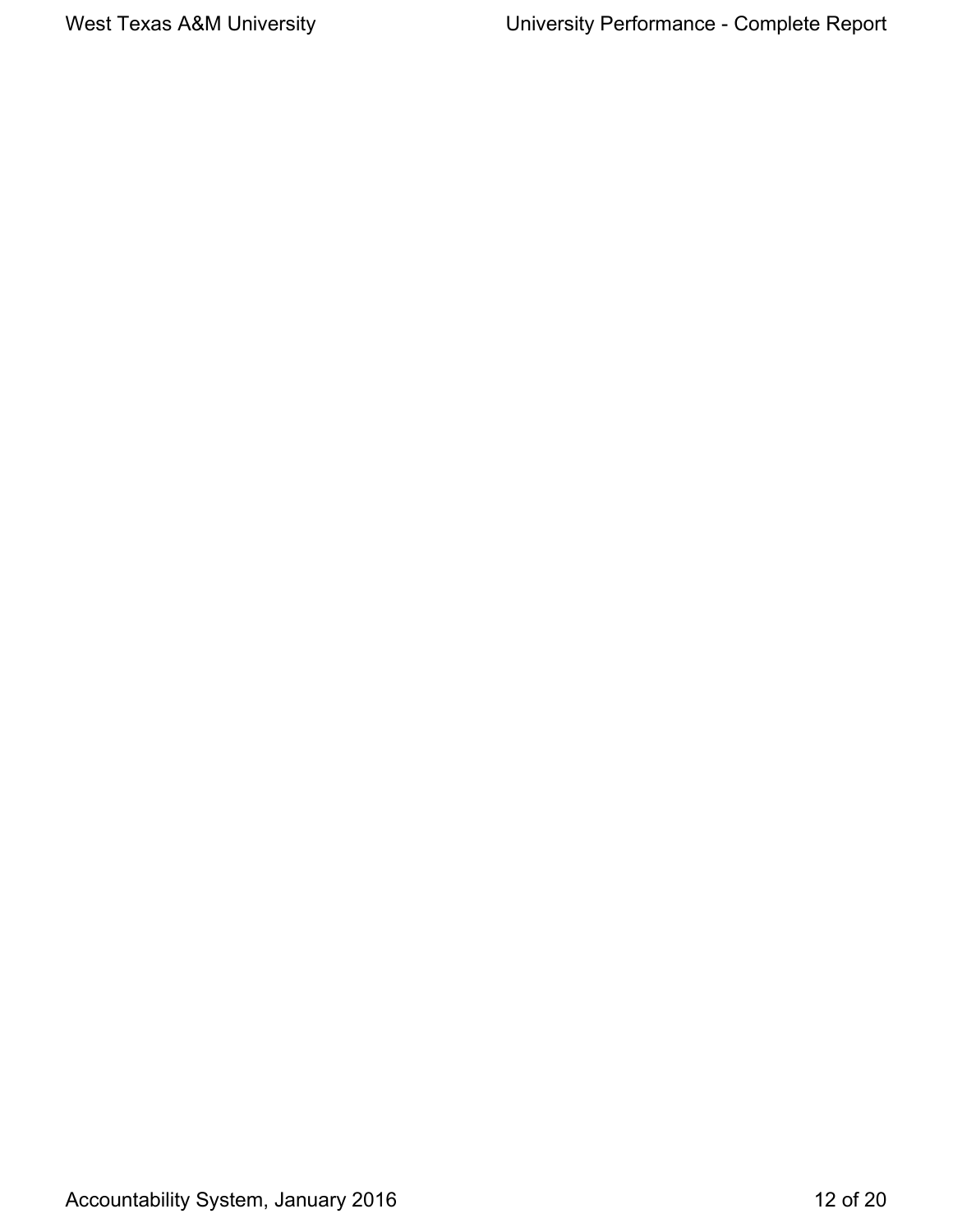|                                                                                                                             |                          | <b>Comprehensive Group</b>                                       |                                                    |                                                         |                                                    |                                                               |
|-----------------------------------------------------------------------------------------------------------------------------|--------------------------|------------------------------------------------------------------|----------------------------------------------------|---------------------------------------------------------|----------------------------------------------------|---------------------------------------------------------------|
|                                                                                                                             | <b>West Texas</b>        | <b>Out-of-State Peers</b>                                        |                                                    |                                                         | <b>Institution's Out-of-State Peers</b>            |                                                               |
|                                                                                                                             | A&M<br><b>University</b> | <b>ARKANSAS STATE</b><br><b>UNIVERSITY-MAIN</b><br><b>CAMPUS</b> | <b>UNIVERSITY</b><br>OF CENTRAL<br><b>MISSOURI</b> | <b>APPALACHIAN</b><br><b>STATE</b><br><b>UNIVERSITY</b> | <b>MURRAY</b><br><b>STATE</b><br><b>UNIVERSITY</b> | <b>TENNESSEE</b><br><b>TECHNOLOGICAL</b><br><b>UNIVERSITY</b> |
| Graduation Rate: Four, five, and<br>six-year graduation rates of<br>first-time, full-time degree seeking<br>undergraduates. |                          |                                                                  |                                                    |                                                         |                                                    |                                                               |
| 4-Year Rate                                                                                                                 | 23%                      | 20.0%                                                            | 29.0%                                              | 44.0%                                                   | 29.0%                                              | 23.0%                                                         |
| 5-Year Rate                                                                                                                 | 35%                      | 32.0%                                                            | 48.0%                                              | 66.0%                                                   | 47.0%                                              | 43.0%                                                         |
| 6-Year Rate                                                                                                                 | 40%                      | 37.0%                                                            | 53.0%                                              | 70.0%                                                   | 52.0%                                              | 49.0%                                                         |
| Degrees Awarded: Number of<br>graduates by level, race/ethnicity<br>and gender.                                             |                          |                                                                  |                                                    |                                                         |                                                    |                                                               |
| <b>Total Degrees</b>                                                                                                        | 1,885                    | 3,780                                                            | 2,713                                              | 4,198                                                   | 2,189                                              | 2,179                                                         |
| White                                                                                                                       | 1,328                    | 2,899                                                            | 1,988                                              | 3,706                                                   | 1,744                                              | 1,927                                                         |
| African American                                                                                                            | 73                       | 453                                                              | 164                                                | 119                                                     | 127                                                | 79                                                            |
| Hispanic                                                                                                                    | 376                      | 64                                                               | 72                                                 | 145                                                     | 30                                                 | 41                                                            |
| Asian                                                                                                                       | 17                       | 30                                                               | 28                                                 | 43                                                      | 23                                                 | 23                                                            |
| Other                                                                                                                       | 91                       | 334                                                              | 461                                                | 185                                                     | 265                                                | 109                                                           |
| Level                                                                                                                       |                          |                                                                  |                                                    |                                                         |                                                    |                                                               |
| Associates                                                                                                                  | 0                        | 392                                                              | 0                                                  | $\mathbf 0$                                             | 17                                                 | 0                                                             |
| <b>Bachelors</b>                                                                                                            | 1,492                    | 1,824                                                            | 1,834                                              | 3,378                                                   | 1,469                                              | 1,804                                                         |
| Master's                                                                                                                    | 390                      | 1,316                                                            | 797                                                | 711                                                     | 677                                                | 300                                                           |
| Doctor's Research/Scholarship                                                                                               | 3                        | 14                                                               | 0                                                  | 10                                                      | $\mathbf 0$                                        | 23                                                            |
| Doctor's Professional Practice                                                                                              | 0                        | 31                                                               | 0                                                  | 0                                                       | 5                                                  | 0                                                             |
| Gender                                                                                                                      |                          |                                                                  |                                                    |                                                         |                                                    |                                                               |
| Male                                                                                                                        | 721                      | 1,278                                                            | 1,151                                              | 1,737                                                   | 862                                                | 1,039                                                         |
| Female                                                                                                                      | 1,164                    | 2,502                                                            | 1,562                                              | 2,461                                                   | 1,327                                              | 1,140                                                         |
| Graduation Rate: Percent of<br>first-time, degree-seeking<br>undergraduates who have<br>graduated after six academic years. |                          |                                                                  |                                                    |                                                         |                                                    |                                                               |
| <b>Total</b>                                                                                                                | 40.0%                    | 39.0%                                                            | 53.0%                                              | 70.0%                                                   | 52.0%                                              | 49.0%                                                         |
| White                                                                                                                       | 45.0%                    | 48.0%                                                            | 55.0%                                              | 70.0%                                                   | 53.0%                                              | 50.0%                                                         |
| African American                                                                                                            | 25.0%                    | 28.0%                                                            | 40.0%                                              | 60.0%                                                   | 43.0%                                              | 42.0%                                                         |
| Hispanic                                                                                                                    | 34.0%                    | 35.0%                                                            | 59.0%                                              | 71.0%                                                   | 67.0%                                              | 55.0%                                                         |
| Asian                                                                                                                       | 29.0%                    | 33.0%                                                            | 40.0%                                              | 88.0%                                                   | 58.0%                                              | 54.0%                                                         |
| American Indian or Alaska<br>Native                                                                                         | 0.0%                     | 57.0%                                                            | 46.0%                                              | 44.0%                                                   | 20.0%                                              | 33.0%                                                         |
| Unknown                                                                                                                     | N/A                      | 29.0%                                                            | 46.0%                                              | 65.0%                                                   | 49.0%                                              | 37.0%                                                         |
| Nonresident Alien                                                                                                           | 8.0%                     | 10.0%                                                            | 37.0%                                              | 59.0%                                                   | 52.0%                                              | 70.0%                                                         |
| Graduates in Key Fields: Number<br>of degrees awarded in specific fields<br>by level.                                       |                          |                                                                  |                                                    |                                                         |                                                    |                                                               |
| Computer Science                                                                                                            | 6                        | 38                                                               | 167                                                | 39                                                      | 62                                                 | 65                                                            |
| Engineering                                                                                                                 | 56                       | 54                                                               | 165                                                | 71                                                      | 137                                                | 309                                                           |
| Math                                                                                                                        | 12                       | 18                                                               | 8                                                  | 26                                                      | 30                                                 | 21                                                            |
| <b>Physical Science</b>                                                                                                     | 18                       | 23                                                               | 3                                                  | 66                                                      | 21                                                 | 34                                                            |
| <b>Nursing and Allied-Health</b><br>Graduates: Number of degrees<br>awarded in nursing/allied-health by<br>level.           |                          |                                                                  |                                                    |                                                         |                                                    |                                                               |
| <b>Total Degrees</b>                                                                                                        | 197                      | 568                                                              | 262                                                | 294                                                     | 272                                                | 116                                                           |
| Certificate                                                                                                                 | 0                        | 8                                                                | $\pmb{0}$                                          | $\pmb{0}$                                               | $\pmb{0}$                                          | $\mathbf 0$                                                   |
| Associates                                                                                                                  | 0                        | 132                                                              | $\mathsf 0$                                        | $\mathbf 0$                                             | $\mathbf 0$                                        | 0                                                             |
| Bachelors                                                                                                                   | 141                      | 279                                                              | 195                                                | 239                                                     | 231                                                | 92                                                            |
| Master's                                                                                                                    | 56                       | 118                                                              | 67                                                 | 55                                                      | 36                                                 | 24                                                            |
| Doctor's Research/Scholarship                                                                                               | 0                        | 0                                                                | 0                                                  | $\pmb{0}$                                               | 0                                                  | $\pmb{0}$                                                     |

### **Graduates Detail (FY 2015 )- West Texas A&M University**

**Success**<br>By 2015, increase by 50 percent the number of degrees, certificates, and other identifiable student successes from high quality<br>programs.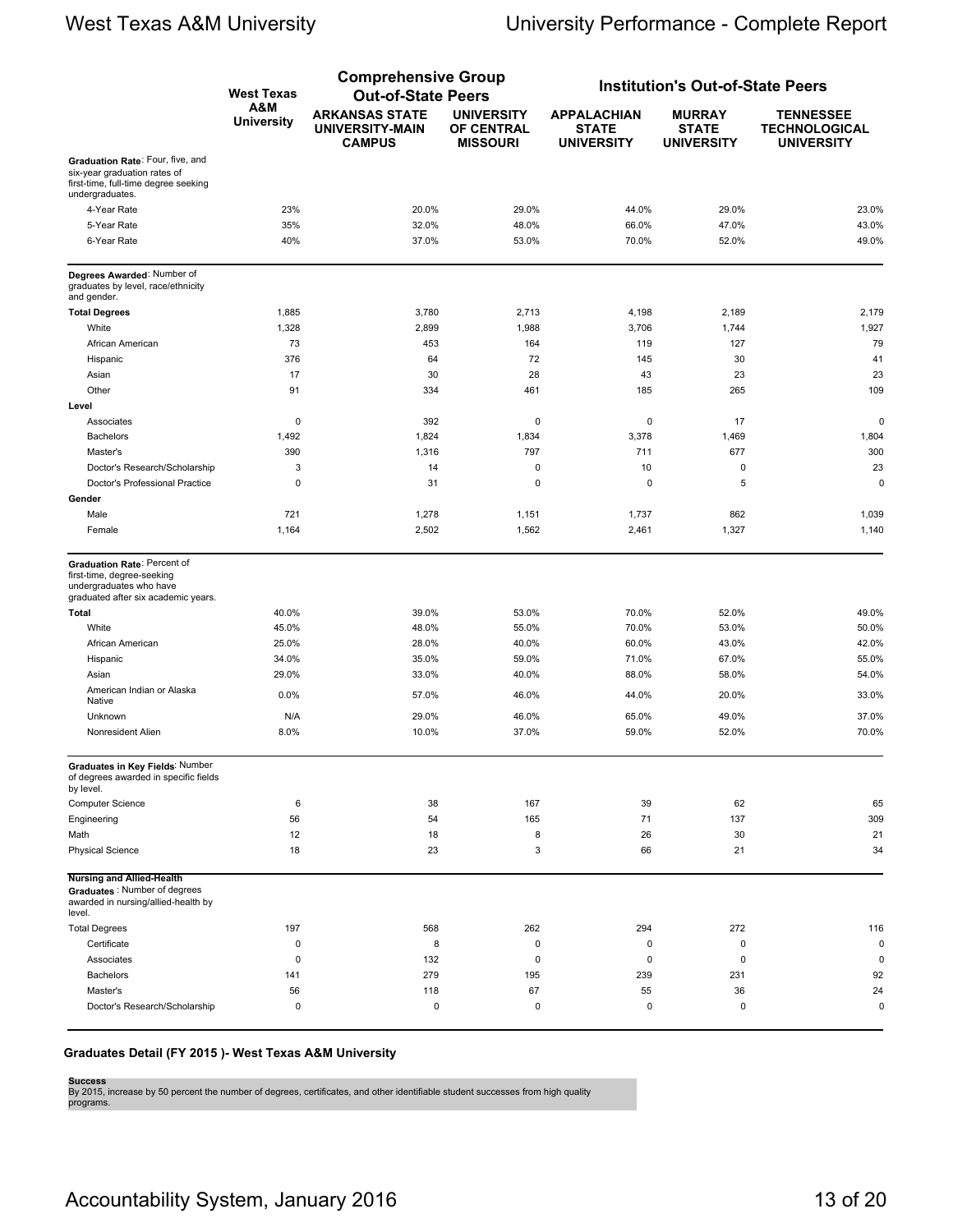**By Level, Race/Ethnicity:**

| <b>Race/Ethnicity</b> |                 |     | Doctor's<br>Scholarship | Doctor's<br>Associate's Bachelor's Master's Research/ Professional Total<br><b>Practice</b> |                  |
|-----------------------|-----------------|-----|-------------------------|---------------------------------------------------------------------------------------------|------------------|
| <b>White</b>          | 985             | 314 |                         |                                                                                             | 1,302            |
| African American      | 69              | 27  |                         |                                                                                             | $\overline{96}$  |
| Hispanic              | 294             | 79  |                         |                                                                                             | $\overline{373}$ |
| Asian                 | $\overline{28}$ | 10  |                         |                                                                                             | 38               |
| International         |                 |     |                         |                                                                                             |                  |
| Other                 | 77              | 42  |                         |                                                                                             | 119              |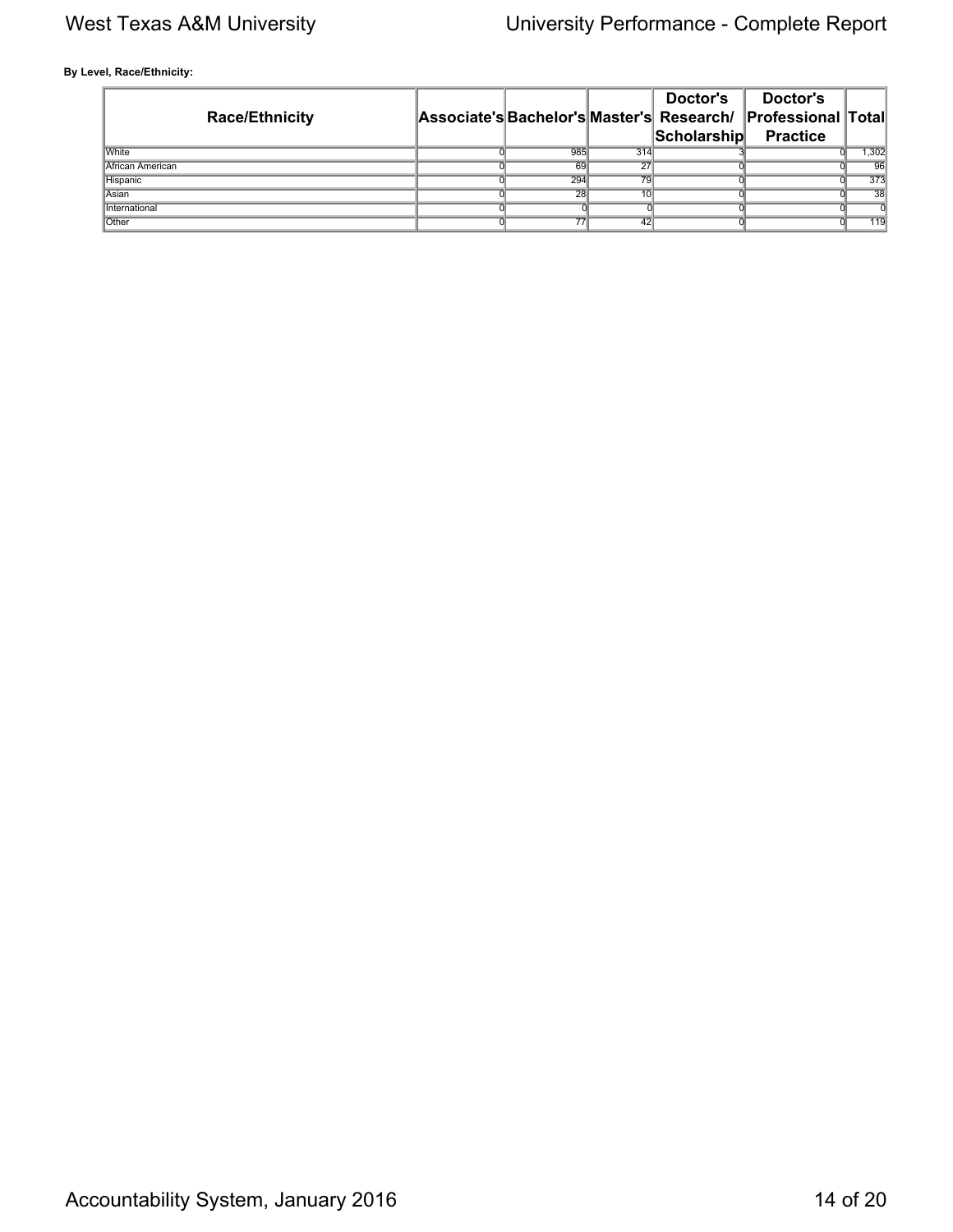| <b>Excellence - Key Measures</b>                                                                                                                                                                                                                                                                                                                                                                                                                                                                                                                                                                                                                                                                                                                                                                                                                                                                                                                                                                                                                                                                                                                                                                                                                             |                                 |                      |                      |                            |                                                                |
|--------------------------------------------------------------------------------------------------------------------------------------------------------------------------------------------------------------------------------------------------------------------------------------------------------------------------------------------------------------------------------------------------------------------------------------------------------------------------------------------------------------------------------------------------------------------------------------------------------------------------------------------------------------------------------------------------------------------------------------------------------------------------------------------------------------------------------------------------------------------------------------------------------------------------------------------------------------------------------------------------------------------------------------------------------------------------------------------------------------------------------------------------------------------------------------------------------------------------------------------------------------|---------------------------------|----------------------|----------------------|----------------------------|----------------------------------------------------------------|
|                                                                                                                                                                                                                                                                                                                                                                                                                                                                                                                                                                                                                                                                                                                                                                                                                                                                                                                                                                                                                                                                                                                                                                                                                                                              | <b>Faculty Teaching</b>         |                      |                      |                            |                                                                |
|                                                                                                                                                                                                                                                                                                                                                                                                                                                                                                                                                                                                                                                                                                                                                                                                                                                                                                                                                                                                                                                                                                                                                                                                                                                              |                                 | <b>Fall 2000</b>     | <b>Fall 2013</b>     | <b>Fall 2014</b>           | <b>Point Change</b><br><b>Fall 2000 to</b><br><b>Fall 2014</b> |
| $\overline{\mathbf{C}}$<br>33. Tenured/tenure-track faculty teaching lower-division SCH                                                                                                                                                                                                                                                                                                                                                                                                                                                                                                                                                                                                                                                                                                                                                                                                                                                                                                                                                                                                                                                                                                                                                                      |                                 | 52.9%                | 46.2%                | 40.7%                      | $-12.2$                                                        |
|                                                                                                                                                                                                                                                                                                                                                                                                                                                                                                                                                                                                                                                                                                                                                                                                                                                                                                                                                                                                                                                                                                                                                                                                                                                              | <b>Student/Faculty Ratio</b>    |                      |                      |                            |                                                                |
| 34. Full-time student equivalents (FTSE) divided by full-time equivalent (FTE) faculty.                                                                                                                                                                                                                                                                                                                                                                                                                                                                                                                                                                                                                                                                                                                                                                                                                                                                                                                                                                                                                                                                                                                                                                      | ī                               |                      |                      |                            |                                                                |
|                                                                                                                                                                                                                                                                                                                                                                                                                                                                                                                                                                                                                                                                                                                                                                                                                                                                                                                                                                                                                                                                                                                                                                                                                                                              | <b>Fall 2000</b>                |                      | <b>Fall 2013</b>     | <b>Fall 2014</b>           | % Change<br><b>Fall 2000</b>                                   |
|                                                                                                                                                                                                                                                                                                                                                                                                                                                                                                                                                                                                                                                                                                                                                                                                                                                                                                                                                                                                                                                                                                                                                                                                                                                              | <b>FTSE</b><br>FTFE             | <b>FTSE</b><br>Ratio | Ratio<br><b>FTFE</b> | <b>FTSE</b><br><b>FTFE</b> | to<br>Ratio<br><b>Fall 2014</b>                                |
| <b>FTSE/FTFE Ratio</b>                                                                                                                                                                                                                                                                                                                                                                                                                                                                                                                                                                                                                                                                                                                                                                                                                                                                                                                                                                                                                                                                                                                                                                                                                                       | 5,218<br>241                    | 22:1<br>6,706        | 311<br>22:1          | 331<br>7,064               | 21:1<br>1.1%                                                   |
| <b>State and National Exams Success</b>                                                                                                                                                                                                                                                                                                                                                                                                                                                                                                                                                                                                                                                                                                                                                                                                                                                                                                                                                                                                                                                                                                                                                                                                                      |                                 |                      |                      |                            |                                                                |
| O<br>35. Certification and licensure rates                                                                                                                                                                                                                                                                                                                                                                                                                                                                                                                                                                                                                                                                                                                                                                                                                                                                                                                                                                                                                                                                                                                                                                                                                   |                                 |                      |                      |                            |                                                                |
|                                                                                                                                                                                                                                                                                                                                                                                                                                                                                                                                                                                                                                                                                                                                                                                                                                                                                                                                                                                                                                                                                                                                                                                                                                                              |                                 | FY 2000              | FY 2014              | FY 2015                    | <b>Point Change</b><br>FY 2012 to<br>FY 2015                   |
| Law<br>Pharmacy                                                                                                                                                                                                                                                                                                                                                                                                                                                                                                                                                                                                                                                                                                                                                                                                                                                                                                                                                                                                                                                                                                                                                                                                                                              |                                 | N/A<br>N/A           | N/A<br>N/A           | N/A<br>N/A                 | N/A<br>N/A                                                     |
| Nursing<br>Engineering                                                                                                                                                                                                                                                                                                                                                                                                                                                                                                                                                                                                                                                                                                                                                                                                                                                                                                                                                                                                                                                                                                                                                                                                                                       |                                 | 96.4%<br>N/A         | 98.0%<br>90.0%       | 97.7%<br>100.0%            | 0.7<br>N/A                                                     |
| <b>Tenured/Tenure-Track FTE Faculty</b>                                                                                                                                                                                                                                                                                                                                                                                                                                                                                                                                                                                                                                                                                                                                                                                                                                                                                                                                                                                                                                                                                                                                                                                                                      |                                 |                      |                      |                            |                                                                |
|                                                                                                                                                                                                                                                                                                                                                                                                                                                                                                                                                                                                                                                                                                                                                                                                                                                                                                                                                                                                                                                                                                                                                                                                                                                              |                                 | <b>Fall 2000</b>     | <b>Fall 2013</b>     | <b>Fall 2014</b>           | <b>Point Change</b><br><b>Fall 2000 to</b>                     |
|                                                                                                                                                                                                                                                                                                                                                                                                                                                                                                                                                                                                                                                                                                                                                                                                                                                                                                                                                                                                                                                                                                                                                                                                                                                              |                                 | 60.1%                | 55.9%                | 47.7%                      | <b>Fall 2014</b><br>$-12.4$                                    |
| 36. Percent of FTE teaching faculty who are tenured/tenure-track                                                                                                                                                                                                                                                                                                                                                                                                                                                                                                                                                                                                                                                                                                                                                                                                                                                                                                                                                                                                                                                                                                                                                                                             |                                 |                      |                      |                            |                                                                |
|                                                                                                                                                                                                                                                                                                                                                                                                                                                                                                                                                                                                                                                                                                                                                                                                                                                                                                                                                                                                                                                                                                                                                                                                                                                              | <b>Quality Enhancement Plan</b> |                      |                      |                            |                                                                |
| T<br>37. Quality Enhancement Plan, Including Reaffirmation Year                                                                                                                                                                                                                                                                                                                                                                                                                                                                                                                                                                                                                                                                                                                                                                                                                                                                                                                                                                                                                                                                                                                                                                                              |                                 |                      |                      |                            |                                                                |
| West Texas A&M University has dedicated itself to enriching the complete student through a cohesive, thoughtful, and challenging Quality Enhancement Plan<br>(QEP) plan to engage the first year student. The QEP focuses on developing and implementing a program of initiatives for first year students that:<br>· Enhance collaborative learning<br>• Enrich educational experiences<br>• Establish climate for interdisciplinary exchange<br>• Cultivate leadership skills<br>• Develop community partnerships<br>For more information about these programs and to read the QEP plan, please navigate to the following website: http://www.wtamu.edu/quality/wtamuqep.pdf                                                                                                                                                                                                                                                                                                                                                                                                                                                                                                                                                                                |                                 |                      |                      |                            |                                                                |
|                                                                                                                                                                                                                                                                                                                                                                                                                                                                                                                                                                                                                                                                                                                                                                                                                                                                                                                                                                                                                                                                                                                                                                                                                                                              | <b>Excellent Programs</b>       |                      |                      |                            |                                                                |
| $\blacklozenge$<br>38. Excellent Programs                                                                                                                                                                                                                                                                                                                                                                                                                                                                                                                                                                                                                                                                                                                                                                                                                                                                                                                                                                                                                                                                                                                                                                                                                    |                                 |                      |                      |                            |                                                                |
| <b>Highlighted Excellent Programs 1</b>                                                                                                                                                                                                                                                                                                                                                                                                                                                                                                                                                                                                                                                                                                                                                                                                                                                                                                                                                                                                                                                                                                                                                                                                                      |                                 |                      |                      |                            |                                                                |
| The mission of the College of Business at WTAMU is to provide high guality undergraduate and graduate business education with a global perspective and<br>ethical awareness. The MBA program is accredited by the AACSB. The online MBA program is ranked 36th in the nation and 3rd in the state of Texas by US<br>News & World Report for 2016, and ranked 7th in the nation for affordability. The campus MBA program is ranked in the top 10 percent in the nation by The<br>Financial Engineer. Program recognition attracts students across Texas and from over 40 different states. Opportunities include video production in the Ray<br>Bain Studio, an annual study abroad trip, a student-managed portfolio with asset value of over \$1 million, 3 discipline-specific teams that compete in national<br>competitions, 7 student networking organizations, and 3 student outreach organizations. Donation of funds creates 16 endowed professorship positions, 12<br>named classrooms, and 3 specialized learning spaces. The gainful placement rate within 3-months of graduation for MBA students in 2015 is 91% and the<br>average starting salary of those seeking full-time employment in a new position is approximately \$64,000 per year. |                                 |                      |                      |                            |                                                                |
| <b>Highlighted Excellent Programs 2</b>                                                                                                                                                                                                                                                                                                                                                                                                                                                                                                                                                                                                                                                                                                                                                                                                                                                                                                                                                                                                                                                                                                                                                                                                                      |                                 |                      |                      |                            |                                                                |
| The Department of Nursing at West Texas A&M University has educated undergraduate and graduate nurses for over 40 years. The Department's programs<br>are accredited by the Commission on Collegiate Nursing Education (CCNE). For the past five years, WT's Nursing Department has received commendations<br>from the Texas Board of Nursing with our first time licensing (NCLEX) pass rates consistently over 95%. Our online RN-BSN program is experiencing very<br>rapid enrollment growth and was identified in 2015 by TopRNtoBSN.com as the 2nd most cost-effective; and 37th in quality for the United States; while the<br>online MSN was recognized as a top curriculum for 2014, and in 2015 the 2nd most cost-effective program for out-of-state students by U.S. News and World<br>Report. We partner with the Texas Tech University Health Sciences Center and Amarillo College in SimCentral, which provides students from multiple schools<br>and disciplines experience in high fidelity simulation education.                                                                                                                                                                                                                             |                                 |                      |                      |                            |                                                                |
| Website http://www.wtamu.edu/academics/nursing.aspx<br><b>BSN Handbook</b><br>http://www.wtamu.edu/webres/File/Academics/College%20of%20Nursing%20and%20Health%20Sciences/Department%20of%20Nursing/BSN-handbook.pdf                                                                                                                                                                                                                                                                                                                                                                                                                                                                                                                                                                                                                                                                                                                                                                                                                                                                                                                                                                                                                                         |                                 |                      |                      |                            |                                                                |
| <b>Excellence - Contextual Measures</b>                                                                                                                                                                                                                                                                                                                                                                                                                                                                                                                                                                                                                                                                                                                                                                                                                                                                                                                                                                                                                                                                                                                                                                                                                      |                                 |                      |                      |                            |                                                                |
|                                                                                                                                                                                                                                                                                                                                                                                                                                                                                                                                                                                                                                                                                                                                                                                                                                                                                                                                                                                                                                                                                                                                                                                                                                                              |                                 | <b>Fall 2000</b>     | <b>Fall 2013</b>     | <b>Fall 2014</b>           | <b>Point Change</b><br><b>Fall 2000 to</b><br><b>Fall 2014</b> |
|                                                                                                                                                                                                                                                                                                                                                                                                                                                                                                                                                                                                                                                                                                                                                                                                                                                                                                                                                                                                                                                                                                                                                                                                                                                              |                                 |                      |                      |                            |                                                                |

**39. FTE tenured/tenure-track faculty demographics Ethnicity**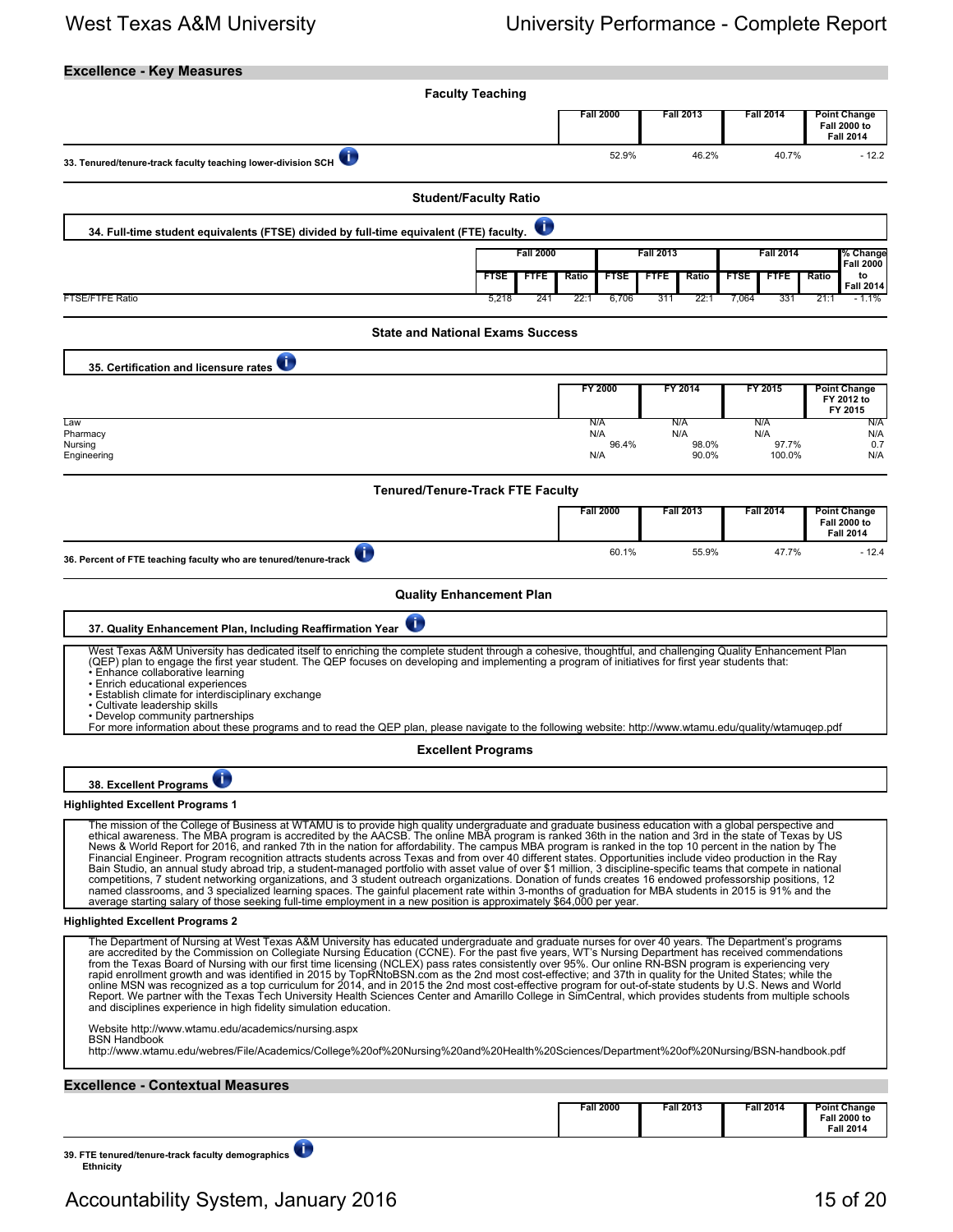| Total                                                                                                                                                                                               | 60.1% | 55.9%   | 47.7%* | $-12.4$ |
|-----------------------------------------------------------------------------------------------------------------------------------------------------------------------------------------------------|-------|---------|--------|---------|
| White                                                                                                                                                                                               | 60.4% | 56.6%   | 48.5%  | $-11.9$ |
| African American                                                                                                                                                                                    | 26.0% | 66.7%   | 34.3%  | 8.3     |
| Hispanic                                                                                                                                                                                            | 21.2% | 20.7%   | 12.8%  | $-8.4$  |
| Asian                                                                                                                                                                                               | 78.5% | 90.3%   | 81.3%  | 2.8     |
| International                                                                                                                                                                                       | N/A   | $0.0\%$ | 0.0%   | N/A     |
| Other                                                                                                                                                                                               | 96.2% | 30.2%   | 33.3%  | $-62.9$ |
| Gender                                                                                                                                                                                              |       |         |        |         |
| Male                                                                                                                                                                                                | 75.4% | 66.6%   | 59.0%  | $-16.4$ |
| Female                                                                                                                                                                                              | 39.8% | 43.0%   | 34.5%  | $-5.3$  |
| Hispanic faculty members, except international ones, are counted as Hispanic. Faculty who are "Multi-Racial one of which is African American" are included with the African American faculty. Asian |       |         |        |         |
|                                                                                                                                                                                                     |       |         |        |         |

\*Hispanic faculty members, except international ones, are counted as Hispanic. Faculty who are "Multi-Racial one of which is African American" are included with the African American faculty. Asian<br>includes Asian, Hawaiian,

|                                                                                                                                                                                                      |                               | <b>Faculty Rank</b>  |            |                        |                        |           |
|------------------------------------------------------------------------------------------------------------------------------------------------------------------------------------------------------|-------------------------------|----------------------|------------|------------------------|------------------------|-----------|
|                                                                                                                                                                                                      | Teaching<br><b>Assistants</b> | <b>Other Faculty</b> | Instructor | Assistant<br>Professor | Associate<br>Professor | Professor |
| 40. Faculty Rank (Fall 2014)                                                                                                                                                                         |                               |                      |            |                        |                        |           |
| <b>Faculty Ethnicity</b>                                                                                                                                                                             |                               |                      |            |                        |                        |           |
| Total*                                                                                                                                                                                               |                               | 235                  |            | 61                     | 49                     | 56        |
| White                                                                                                                                                                                                |                               | 203                  |            | 50                     | 46                     | 50        |
| African American                                                                                                                                                                                     |                               |                      |            |                        |                        |           |
| Hispanic                                                                                                                                                                                             |                               |                      |            |                        |                        |           |
| Asian                                                                                                                                                                                                |                               |                      |            |                        |                        |           |
| International                                                                                                                                                                                        |                               |                      |            |                        |                        |           |
| Other                                                                                                                                                                                                |                               |                      |            |                        |                        |           |
| <b>Faculty Gender</b>                                                                                                                                                                                |                               |                      |            |                        |                        |           |
| Male                                                                                                                                                                                                 |                               | 104                  |            | 39                     | 32                     | 40        |
| Female                                                                                                                                                                                               |                               | 131                  |            | 22                     |                        | 16        |
| *Hispanic faculty members, except international ones, are counted as Hispanic. Faculty who are "Multi-Racial one of which is African American" are included with the African American faculty. Asian |                               |                      |            |                        |                        |           |
| includes Asian, Hawaiian, and Pacific Islanders. "Other" includes American Indian, Alaskan Native, Unknown, and two or more races, excluding African American. International faculty are shown as a  |                               |                      |            |                        |                        |           |

separate category.

|                                                                                                                                                                |                          |                                                                  |                           | <b>Faculty Salary by Rank</b>                             |          |                                                         |                                                    |                                         |                                                               |
|----------------------------------------------------------------------------------------------------------------------------------------------------------------|--------------------------|------------------------------------------------------------------|---------------------------|-----------------------------------------------------------|----------|---------------------------------------------------------|----------------------------------------------------|-----------------------------------------|---------------------------------------------------------------|
|                                                                                                                                                                |                          |                                                                  | FY 2002                   | FY 2014                                                   |          | FY 2015                                                 | % Change<br>FY 2002 to<br>FY 2015                  | <b>National Average</b><br>(FY 2015)    | % National<br>Average                                         |
| 41. Faculty Salary Comparisons                                                                                                                                 | O                        |                                                                  |                           |                                                           |          |                                                         |                                                    |                                         |                                                               |
| Professor                                                                                                                                                      |                          |                                                                  | \$63,213                  |                                                           | \$88,494 | \$90.375                                                | 43.0%                                              | \$117.155                               | 77%                                                           |
| Associate Professor                                                                                                                                            |                          |                                                                  | \$52,050                  |                                                           | \$68,808 | \$71,507                                                | 37.4%                                              | \$83.243                                | 86%                                                           |
| <b>Assistant Professor</b>                                                                                                                                     |                          |                                                                  | \$45,277                  |                                                           | \$63,925 | \$66,690                                                | 47.3%                                              | \$71,840                                | 93%                                                           |
| Instructor                                                                                                                                                     |                          |                                                                  |                           |                                                           | \$0      | \$0                                                     | N/A                                                | \$49,231                                | 0%                                                            |
|                                                                                                                                                                |                          |                                                                  |                           |                                                           |          | <b>Fall 2000</b>                                        | <b>Fall 2014</b>                                   | <b>Fall 2015</b>                        | %/Point Change<br><b>Fall 2000 to</b><br><b>Fall 2015</b>     |
|                                                                                                                                                                | Œ                        |                                                                  |                           |                                                           |          | $\mathbf{1}$                                            | 29                                                 | 31                                      | 3000.0%                                                       |
| 42. Endowed Professorships and Chairs                                                                                                                          |                          |                                                                  |                           |                                                           |          |                                                         |                                                    |                                         |                                                               |
| Percent unfilled<br>Percent of total tenured/tenure-track faculty                                                                                              |                          |                                                                  |                           |                                                           |          | 100.0%<br>0.5%                                          | 10.3%<br>15.2%                                     | 3.2%<br>16.2%                           | $-96.8$<br>15.7                                               |
|                                                                                                                                                                |                          |                                                                  |                           |                                                           | FY 2013  |                                                         | FY 2014                                            | FY 2015                                 | % Change<br>FY 2013 to                                        |
| 44. Other Faculty Awards                                                                                                                                       | Œ                        |                                                                  |                           |                                                           |          |                                                         |                                                    |                                         | FY 2015                                                       |
|                                                                                                                                                                |                          |                                                                  |                           |                                                           |          | FY 2013                                                 | FY 2014                                            | FY 2015                                 | % Change FY<br>2013 to FY 2015                                |
|                                                                                                                                                                |                          |                                                                  |                           |                                                           |          | ᢐ                                                       | 0                                                  |                                         | N/A                                                           |
|                                                                                                                                                                | <b>West Texas</b>        | <b>Comprehensive Group</b>                                       | <b>Out-of-State Peers</b> |                                                           |          |                                                         |                                                    | <b>Institution's Out-of-State Peers</b> |                                                               |
|                                                                                                                                                                | A&M<br><b>University</b> | <b>ARKANSAS STATE</b><br><b>UNIVERSITY-MAIN</b><br><b>CAMPUS</b> |                           | <b>UNIVERSITY OF</b><br><b>CENTRAL</b><br><b>MISSOURI</b> |          | <b>APPALACHIAN</b><br><b>STATE</b><br><b>UNIVERSITY</b> | <b>MURRAY</b><br><b>STATE</b><br><b>UNIVERSITY</b> |                                         | <b>TENNESSEE</b><br><b>TECHNOLOGICAL</b><br><b>UNIVERSITY</b> |
| <b>Fulbright American Scholars</b><br><b>Tenure/Tenure-Track Faculty</b><br>Percentage of all full-time<br>faculty members who are<br>tenured or tenure-track. |                          |                                                                  |                           |                                                           |          |                                                         |                                                    |                                         |                                                               |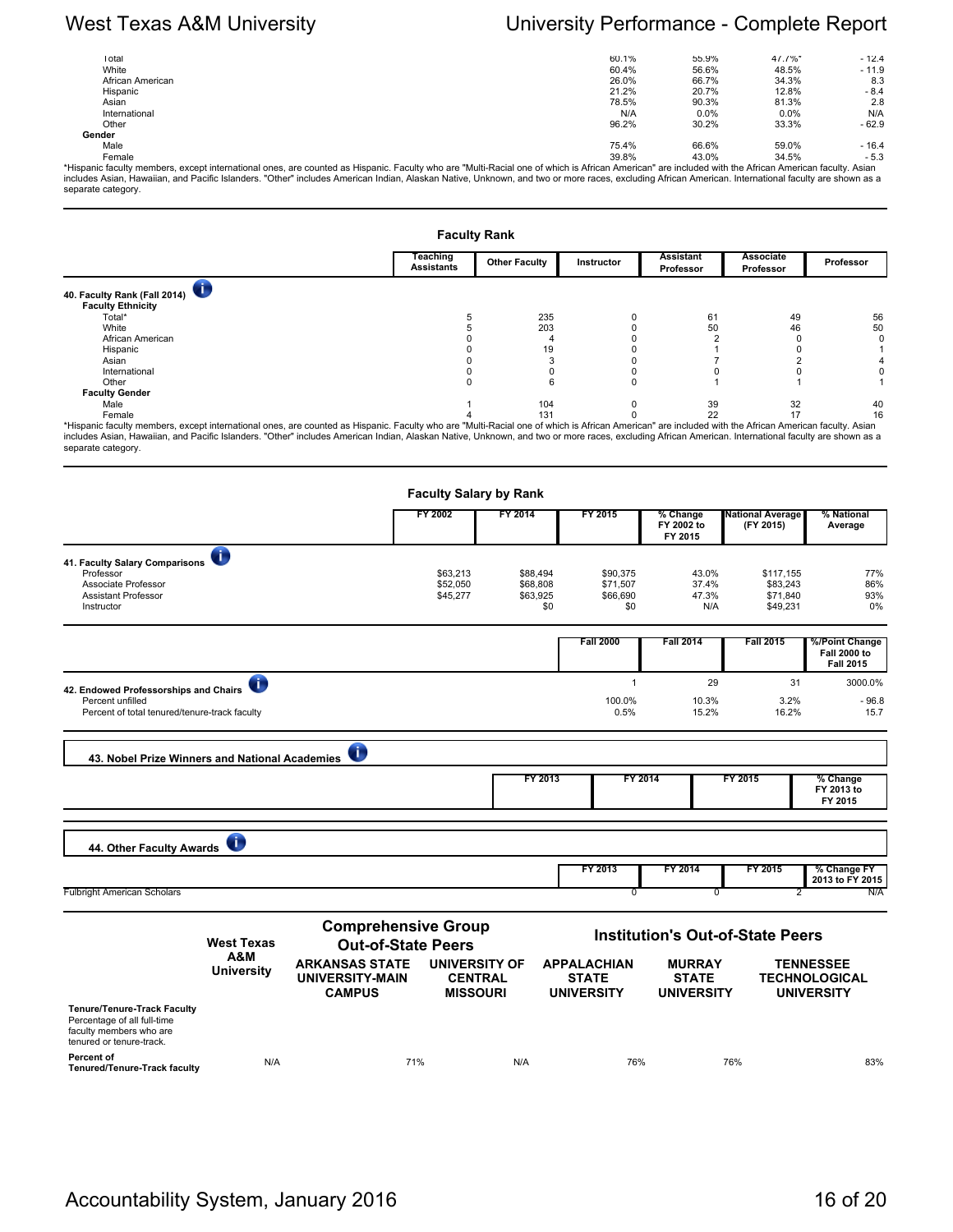## **Research - Key Measures**

|                                                                                                                                                                                                    |                                                                                                                               | <b>Federal and Private Research</b>                                             |                                                         |                                                                                 |                                                                         |                                                               |
|----------------------------------------------------------------------------------------------------------------------------------------------------------------------------------------------------|-------------------------------------------------------------------------------------------------------------------------------|---------------------------------------------------------------------------------|---------------------------------------------------------|---------------------------------------------------------------------------------|-------------------------------------------------------------------------|---------------------------------------------------------------|
|                                                                                                                                                                                                    |                                                                                                                               |                                                                                 | FY 2001                                                 | FY 2014                                                                         | FY 2015                                                                 | % Change<br>FY 2001 to<br>FY 2015                             |
| 45. Federal and private research expenditures per FTE faculty                                                                                                                                      | Ō                                                                                                                             |                                                                                 | \$21,507                                                | \$10,946                                                                        | \$14,009                                                                | $-34.9%$                                                      |
|                                                                                                                                                                                                    |                                                                                                                               | <b>Research Expenditures</b>                                                    |                                                         |                                                                                 |                                                                         |                                                               |
|                                                                                                                                                                                                    | <b>FY 2001</b>                                                                                                                | <b>FY 2014</b>                                                                  | FY 2015                                                 | % Change<br>FY 2001 to<br>FY 2015                                               | Institutional<br><b>Closing the</b><br>Gaps Target-<br><b>Fall 2015</b> | <b>Closing the</b><br><b>Gaps Completion</b>                  |
| O<br>46. Research expenditures (\$ Million)                                                                                                                                                        | \$4.745                                                                                                                       | \$5.026                                                                         | \$4.106                                                 | $-13.5%$                                                                        | \$8.000                                                                 | 51.3%                                                         |
|                                                                                                                                                                                                    |                                                                                                                               | <b>Sponsored Research Funds</b>                                                 |                                                         |                                                                                 |                                                                         |                                                               |
|                                                                                                                                                                                                    |                                                                                                                               |                                                                                 | FY 2011                                                 | FY 2014                                                                         | <b>FY 2015</b>                                                          | <b>Point Change</b><br>FY 2011 to<br>FY 2015                  |
| 47. Federal and private (sponsored) research funds per revenue appropriations.                                                                                                                     | O                                                                                                                             |                                                                                 | 5.7%                                                    | 5.2%                                                                            | 5.8%                                                                    | 0.1                                                           |
| 8<br><b>Millions of Dollars</b><br>7<br>6<br>5<br>4<br>3<br>2<br>1<br>0<br>FY 2001<br>FY 2013<br>All Research Expenditures<br>Source: THECB Annual Research Expenditures Report and Sources & Uses | FY 2015                                                                                                                       | Percent of General Revenue<br>80<br>70<br>60<br>50<br>40<br>30<br>20<br>10<br>0 | FY 2011                                                 | FY 2013<br>Source: THECB Annual Research Expenditures Report and Sources & Uses | FY 2015<br>Federal and Private Research/State Appropriations            |                                                               |
| <b>Research - Contextual Measures</b>                                                                                                                                                              |                                                                                                                               |                                                                                 | FY 2001                                                 | FY 2014                                                                         | <b>FY 2015</b>                                                          | % Change<br>FY 2001 to                                        |
|                                                                                                                                                                                                    |                                                                                                                               |                                                                                 | \$4.745                                                 | \$5.026                                                                         | \$4.106                                                                 | FY 2015<br>$-13.5%$                                           |
| đ,<br>48. Research Expenditures by Source (\$ Millions)<br>Federal<br>State<br>Private<br>Institutional<br>Restricted Research Expenditures (amount shown is a subset of the categories above)     |                                                                                                                               |                                                                                 | \$2.900<br>\$1.623<br>\$0.221<br>\$0.000<br>\$2.226     | \$1.551<br>\$3.095<br>\$0.349<br>\$0.031<br>\$2.058                             | \$1.914<br>\$1.806<br>\$0.297<br>\$0.089<br>\$2.122                     | $-34.0%$<br>11.2%<br>34.6%<br>N/A<br>$-4.7%$                  |
| For information on restricted research expenditures, go to http://www.thecb.state.tx.us/RDF                                                                                                        |                                                                                                                               | FY 2009                                                                         | FY 2013                                                 | FY 2014                                                                         | FY 2015                                                                 | % Change<br>FY 2009 to<br>FY 2015                             |
| O<br>49. Faculty holding extramural research grants<br>Number<br>Percent                                                                                                                           |                                                                                                                               | 57<br>28.6%                                                                     | N/A<br>N/A                                              | 51<br>26.7%                                                                     | 59<br>30.9%                                                             | 3.5%<br>2.3                                                   |
|                                                                                                                                                                                                    |                                                                                                                               | <b>FY 2001</b>                                                                  | FY 2013                                                 | FY 2014                                                                         | FY 2015                                                                 | % Change<br>FY 2001 to<br>FY 2015                             |
| <b>Patents</b>                                                                                                                                                                                     |                                                                                                                               | 0                                                                               |                                                         |                                                                                 | $\mathsf 0$                                                             | N/A                                                           |
| 50. Number of new U.S. patents issued or reissued.<br>51. Number of new patent applications                                                                                                        |                                                                                                                               | $\pmb{0}$                                                                       |                                                         |                                                                                 | 0                                                                       | N/A                                                           |
| <b>West Texas</b>                                                                                                                                                                                  | <b>Comprehensive Group</b><br><b>Out-of-State Peers</b>                                                                       |                                                                                 |                                                         |                                                                                 | <b>Institution's Out-of-State Peers</b>                                 |                                                               |
| A&M<br><b>University</b>                                                                                                                                                                           | <b>ARKANSAS STATE</b><br><b>UNIVERSITY OF</b><br><b>UNIVERSITY-MAIN</b><br><b>CENTRAL</b><br><b>CAMPUS</b><br><b>MISSOURI</b> |                                                                                 | <b>APPALACHIAN</b><br><b>STATE</b><br><b>UNIVERSITY</b> | <b>MURRAY</b><br><b>STATE</b><br><b>UNIVERSITY</b>                              |                                                                         | <b>TENNESSEE</b><br><b>TECHNOLOGICAL</b><br><b>UNIVERSITY</b> |

**Research**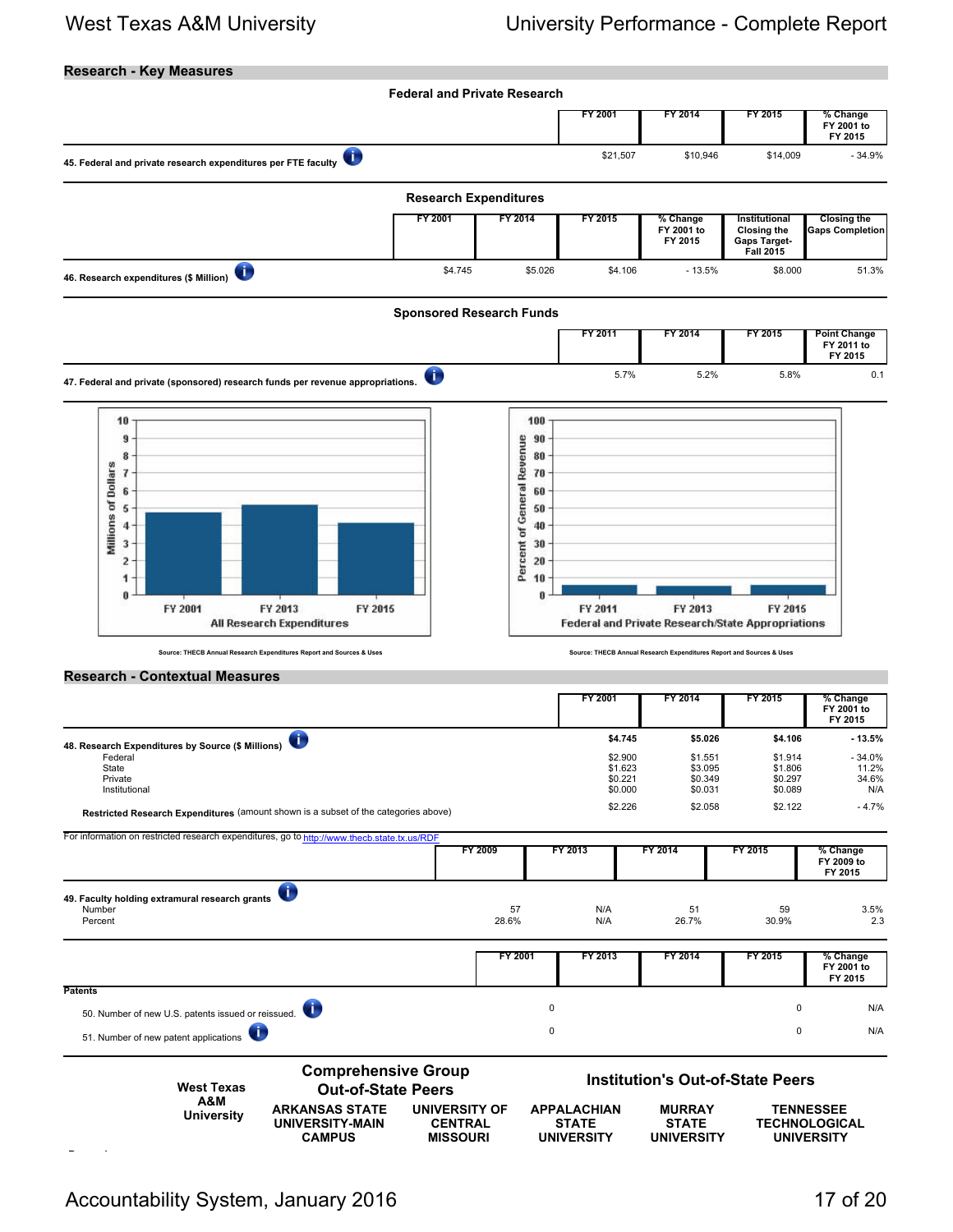# West Texas A&M University **National Mest Texas A&M University Complete Report**

| Research<br><b>Expenditures</b><br>Current year research<br>expenditures.             |             |              |             |             |             |             |
|---------------------------------------------------------------------------------------|-------------|--------------|-------------|-------------|-------------|-------------|
| Research<br><b>Expenditures</b>                                                       | \$6,179,227 | \$10,852,424 | \$583,359   | \$2,865,181 | \$2,072,512 | \$9,503,256 |
| <b>Research Funds</b><br>Amount of sponsored<br>(external/federal)<br>research funds. |             |              |             |             |             |             |
| <b>Federal Research</b><br><b>Funds</b>                                               | \$3,735,794 | \$9,373,510  | \$1,866,932 | \$-         | \$4,377,944 | \$6,698,149 |

**Source: IPEDS Fall 2014**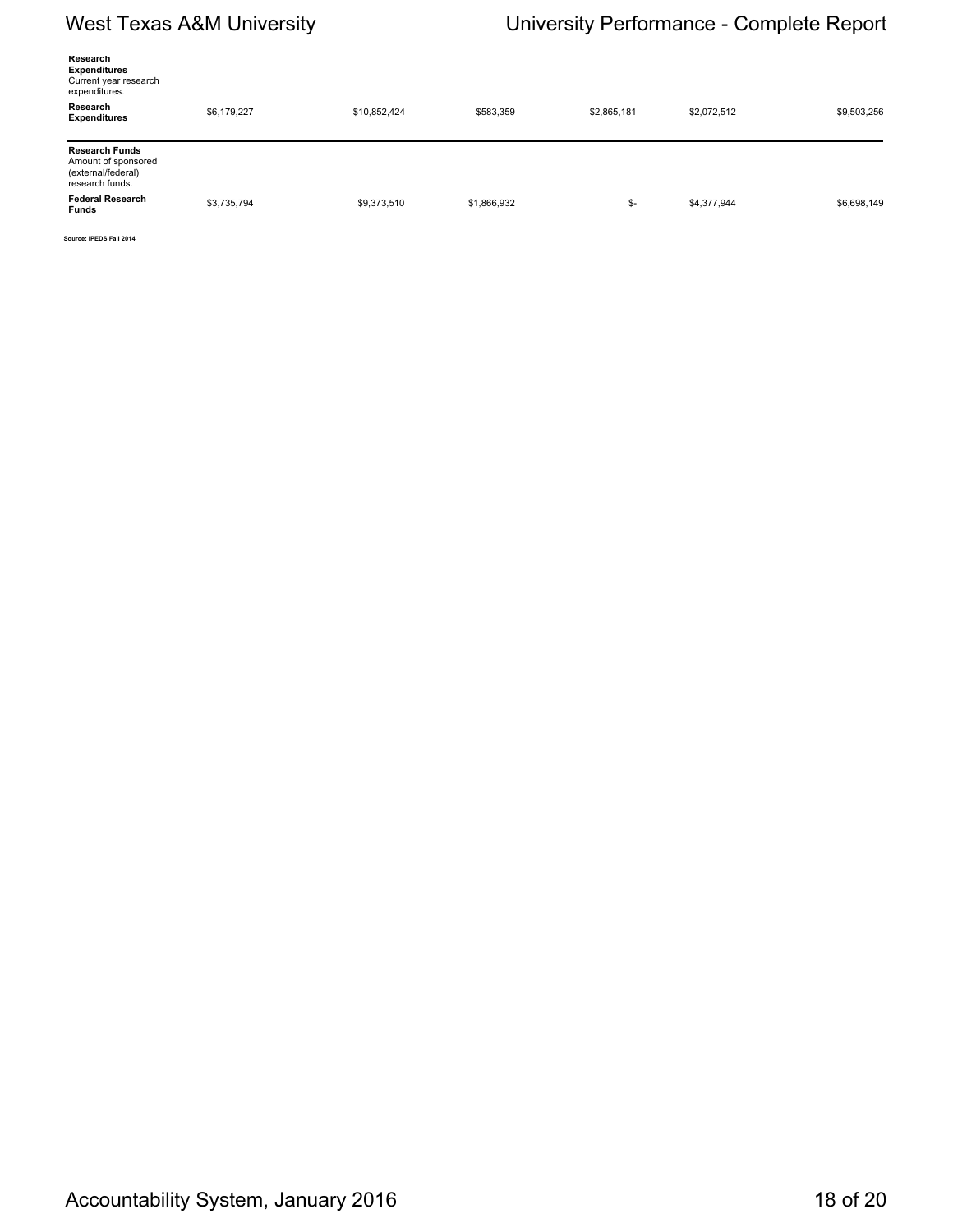## **Institutional Efficiency and Effectiveness - Key Measures**

| <b>Administrative Cost</b>                                                                                                                                                                     |                         |                          |                           |                                                     |
|------------------------------------------------------------------------------------------------------------------------------------------------------------------------------------------------|-------------------------|--------------------------|---------------------------|-----------------------------------------------------|
|                                                                                                                                                                                                | <b>FY 2000</b>          | FY 2014                  | FY 2015                   | <b>Point Change</b><br>FY 2000 to<br>FY 2015        |
| O<br>52. Administrative costs as a percent of operating budget                                                                                                                                 | 8.1%                    | 11.2%                    | 10.3%                     | 2.2                                                 |
| <b>Space Usage Efficiency (SUE)</b>                                                                                                                                                            |                         |                          |                           |                                                     |
| 53. Space usage efficiency measure of the effectiveness and efficiency of existing teaching space utilization. Classroom and lab passing score is 75 and<br>overall passing score is 150.<br>Œ |                         |                          |                           |                                                     |
|                                                                                                                                                                                                |                         |                          | <b>Fall 2014</b>          | <b>Fall 2015</b>                                    |
| Classroom space use efficiency<br>Lab space use efficiency<br>Overall space use efficiency                                                                                                     |                         |                          | 41<br>49<br>90            | 49<br>83<br>132                                     |
| <b>Appropriated Funds per FTE Faculty</b>                                                                                                                                                      |                         |                          |                           |                                                     |
| 54. State appropriations divided by full-time equivalent students and annual full-time equivalent teaching faculty.<br>т                                                                       |                         |                          |                           |                                                     |
|                                                                                                                                                                                                | FY 2001                 | FY 2014                  | FY 2015                   | % Change<br>FY 2001 to<br>FY 2015                   |
| Appropriated funds per FTE student<br>Appropriated funds per FTE faculty                                                                                                                       | \$5,768<br>\$64,081     | \$5,180<br>\$59,326      | \$5,090<br>\$57,268       | $-11.8%$<br>$-10.6%$                                |
| <b>Historically Underutilized Business (HUB)</b>                                                                                                                                               |                         |                          |                           |                                                     |
|                                                                                                                                                                                                | FY 2000                 | FY 2014                  | FY 2015                   | %/Point Change<br>FY 2000 to<br>FY 2015             |
| ī.<br>55. HUB Expenditures without construction (Millions)                                                                                                                                     | \$0.575                 | \$0.821                  | \$3.089                   | 437.3%                                              |
| Percent of total expenditures<br>HUB Expenditures with construction (Millions)<br>Percent of total expenditures                                                                                | 4.4%<br>\$1.086<br>8.2% | 5.2%<br>\$2.746<br>17.5% | 10.5%<br>\$3.092<br>10.5% | 6.1<br>184.8%<br>2.3                                |
| <b>Operating Expenses per FTE Student</b>                                                                                                                                                      |                         |                          |                           |                                                     |
|                                                                                                                                                                                                | FY 2001                 | FY 2014                  | FY 2015                   | % Change<br>FY 2001 to<br>FY 2015                   |
| O<br>56. Operating expenses per FTE student                                                                                                                                                    | \$10,665                | \$12,856                 | \$12,881                  | 20.8%                                               |
| Total Revenue per FTE Student and FTE teaching Faculty                                                                                                                                         |                         |                          |                           |                                                     |
|                                                                                                                                                                                                | FY 2000                 | FY 2014                  | FY 2015                   | % Change<br>FY 2000 to<br>FY 2015                   |
| 57. Total revenue<br>Per FTE student                                                                                                                                                           | \$10,355                | \$14,587                 | \$15,582                  | 50.5%                                               |
| Per FTE faculty                                                                                                                                                                                | \$115,174               | \$167,069                | \$175,330                 | 52.2%                                               |
| <b>Institutional Efficiency and Effectiveness - Contextual Measures</b>                                                                                                                        | <b>Fall 2000</b>        | <b>Fall 2014</b>         | <b>Fall 2015</b>          | %/Point Change                                      |
|                                                                                                                                                                                                |                         |                          |                           | <b>Fall 2000 to</b><br><b>Fall 2015</b>             |
| <b>Class Size</b><br>T.<br>58. Average class size                                                                                                                                              | 32                      | 31                       | 30                        | $-6.3%$                                             |
| Median class size                                                                                                                                                                              | 26                      | 25                       | 25                        | $-3.8%$                                             |
| 59. Percentage of undergraduate classes with less than 20 students                                                                                                                             | 29.7%                   | 28.5%                    | 27.3%                     | $-2.4$                                              |
| 60. Percentage of undergraduate classes with 50 students or more                                                                                                                               | 10.0%                   | 9.8%                     | 9.9%                      | $-0.1$                                              |
|                                                                                                                                                                                                | <b>FY 2000</b>          | FY 2015                  | FY 2016                   | % Change<br>FY 2000 to<br>FY 2016                   |
| O<br>61. Average cost of resident undergraduate tuition and fees for 30 SCH.                                                                                                                   | \$2,413                 | \$7,361                  | \$7,514                   | 211.4%                                              |
|                                                                                                                                                                                                | <b>Fall 2000</b>        | <b>Fall 2014</b>         | <b>Fall 2015</b>          | % Change<br><b>Fall 2000 to</b><br><b>Fall 2015</b> |
| $\overline{\mathbf{C}}$<br>62. E&G Square footage<br>E&G classroom per FTE student<br>E&G lab per FTE student                                                                                  | 21.44<br>11.92          | 16.44<br>6.86            | 14.39<br>4.56             | $-32.9%$<br>$-61.7%$                                |

Accountability System, January 2016 19 of 20 and 20 and 20 and 20 and 20 and 20 and 20 and 20 and 20